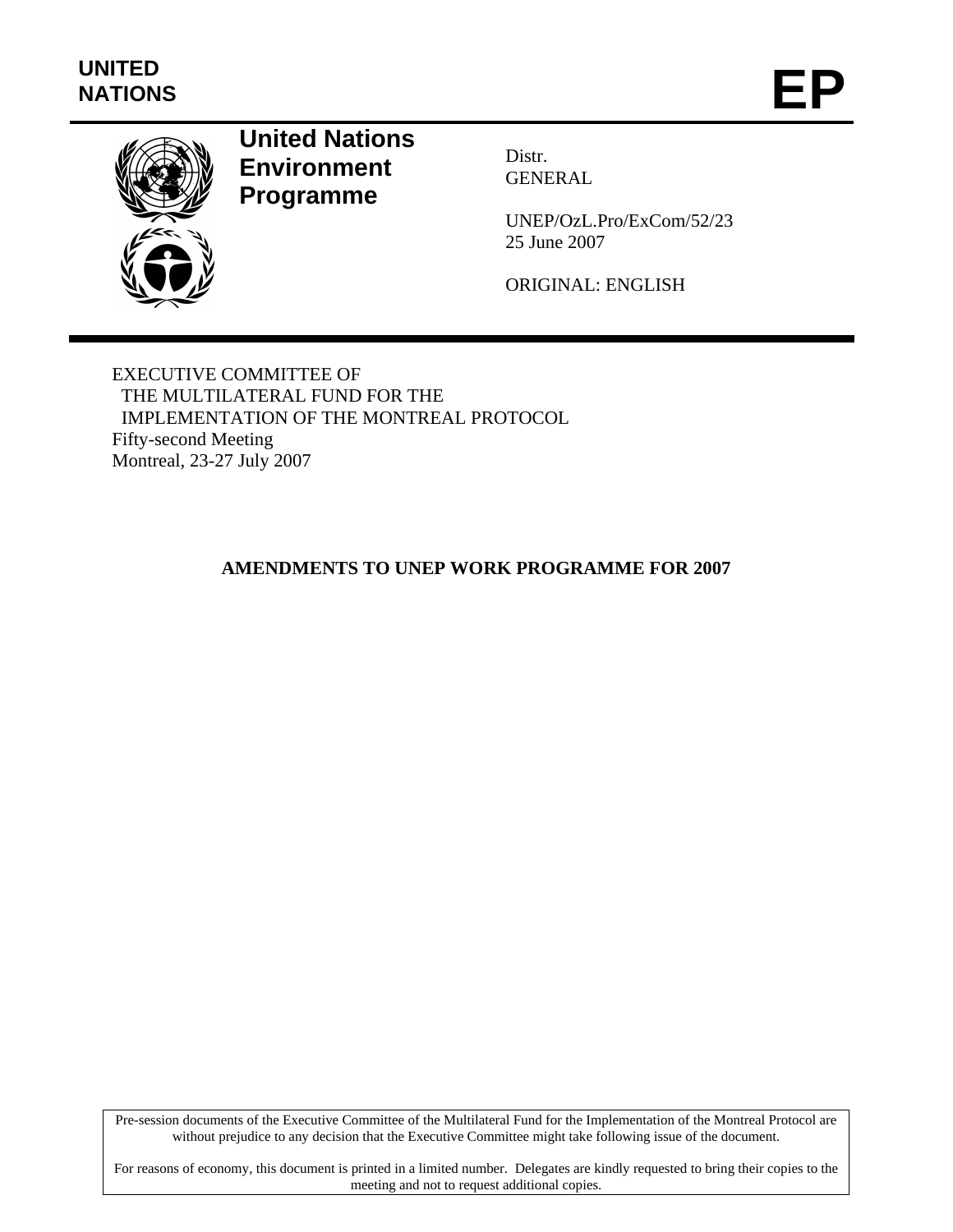#### **COMMENTS AND RECOMMENDATION OF THE FUND SECRETARIAT**

1. UNEP is requesting approval from the Executive Committee for US \$1,702,716 for amendments to its 2007 Work Programme Amendments, plus agency support costs of US \$189,696

2. The activities proposed in UNEP's Work Programme Amendments are presented in Table 1 below:

| <b>Country</b><br><b>Activity/Project</b>                                                                        |                                                                                     | <b>Amount</b>    | <b>Amount</b>  |
|------------------------------------------------------------------------------------------------------------------|-------------------------------------------------------------------------------------|------------------|----------------|
|                                                                                                                  |                                                                                     | <b>Requested</b> | Recommended    |
|                                                                                                                  |                                                                                     | (US \$)          | $(US \$        |
|                                                                                                                  | SECTION A: ACTIVITIES RECOMMENDED FOR BLANKET APPROVAL                              |                  |                |
| A1. Renewal of Institutional Strengthening                                                                       |                                                                                     |                  |                |
|                                                                                                                  | Democratic Republic of Renewal of institutional strengthening project: phase IV     | 64,540           | 64,540         |
| the Congo                                                                                                        |                                                                                     |                  |                |
| Viet Nam                                                                                                         | Renewal of institutional strengthening project: phase VI                            | 118,976          | 118,976        |
|                                                                                                                  | Subtotal for section A1:                                                            | 183,516          | 183,516        |
| A2. Global technical assistance project                                                                          |                                                                                     |                  |                |
| Global                                                                                                           | MDI regional workshops                                                              | 200,000          | 200,000        |
|                                                                                                                  | Subtotal for section A2:                                                            | 200,000          | 200,000        |
|                                                                                                                  | SECTION B: ACTIVITIES RECOMMENDED FOR INDIVIDUAL CONSIDERATION                      |                  |                |
| <b>B1. Renewal of Institutional Strengthening</b>                                                                |                                                                                     |                  |                |
| El Salvador                                                                                                      | Renewal of institutional strengthening project: phase V                             | 60,000           | 30,000         |
|                                                                                                                  | Subtotal for section B1:                                                            | 60,000           | 30,000         |
| B2. Global technical assistance projects:                                                                        |                                                                                     |                  |                |
| Global                                                                                                           | Study on challenges associated with halon banking in                                | 40,000           | For individual |
|                                                                                                                  | developing countries                                                                |                  | consideration  |
| Global                                                                                                           | Integrated enforcement training under the Montreal                                  | 92,000           | For individual |
|                                                                                                                  | Protocol through Green Customs Initiative                                           |                  | consideration  |
|                                                                                                                  | Subtotal for section B2:                                                            | 132,000          |                |
|                                                                                                                  | B3. Activities in national phase out plans or other investment projects             |                  |                |
| Bangladesh                                                                                                       | MDI transitional strategy                                                           | 235,000          | $[1]$          |
| Bhutan                                                                                                           | Terminal phase-out plan (single tranche)                                            | 40,000           | [2]            |
| Comoros                                                                                                          | Terminal phase-out plan (first tranche)                                             | 77,000           | $[3]$          |
| Gabon                                                                                                            | Terminal phase-out plan (first tranche)                                             | 65,000           | $[4]$          |
| Islamic Republic of Iran                                                                                         | MDI transitional strategy: non-investment components                                | 118,200          | $[5]$          |
| Kuwait                                                                                                           | Terminal phase-out plan (first tranche)                                             | 240,000          | [6]            |
| Madagascar                                                                                                       | Terminal phase-out plan (first tranche)                                             | 133,000          | $[7]$          |
| Moldova                                                                                                          | Terminal phase-out plan (first tranche)                                             | 74,500           | [8]            |
| Nepal                                                                                                            | Terminal phase-out plan (first tranche)                                             | 35,000           | $[9]$          |
| Senegal                                                                                                          | Terminal phase-out plan (first tranche)                                             | 109,500          | [10]           |
|                                                                                                                  | Subtotal for section B3:                                                            | 1,127,200        |                |
| Subtotal for sections A and B:                                                                                   |                                                                                     | 1,702,716        |                |
|                                                                                                                  | Agency support costs (nil for institutional strengthening and 13 per cent for other | 189,696          | 26,000         |
| activities):                                                                                                     |                                                                                     |                  |                |
| Total:<br>1,892,412<br>409,516                                                                                   |                                                                                     |                  |                |
| [6] Considered under Document UNEP/OzL.Pro/ExCom/52/38<br>[1] Considered under Document UNEP/OzL.Pro/ExCom/52/26 |                                                                                     |                  |                |

| Table 1: UNEP's Work Programme Amendments |
|-------------------------------------------|
|-------------------------------------------|

[2] Considered under Document UNEP/OzL.Pro/ExCom/52/27 [3] Considered under Document UNEP/OzL.Pro/ExCom/52/31 [7] Considered under Document UNEP/OzL.Pro/ExCom/52/39 [8] Considered under Document UNEP/OzL.Pro/ExCom/52/42

[4] Considered under Document UNEP/OzL.Pro/ExCom/52/34

[5] Considered under Document UNEP/OzL.Pro/ExCom/52/36

[9] Considered under Document UNEP/OzL.Pro/ExCom/52/43

[10] Considered under Document UNEP/OzL.Pro/ExCom/52/48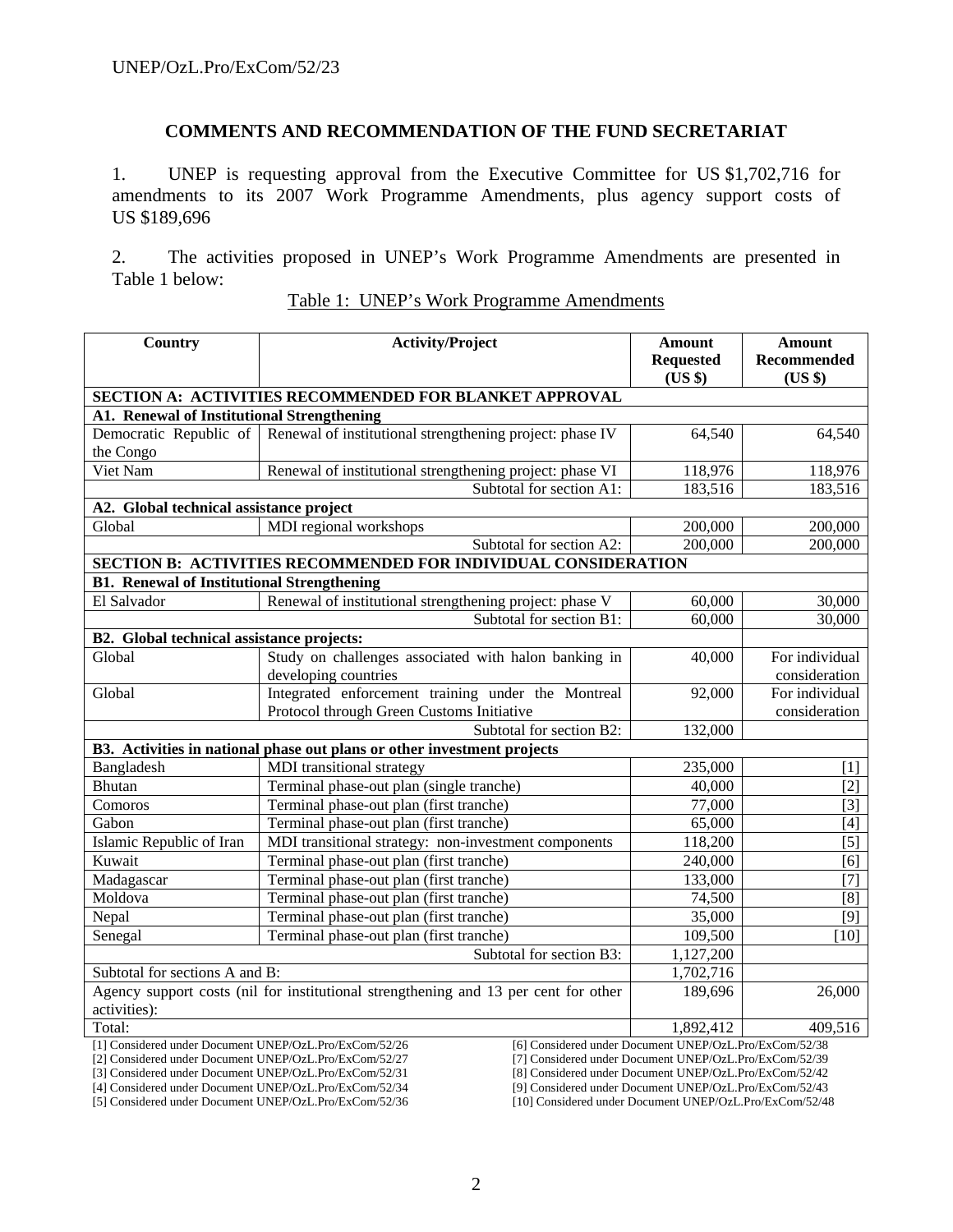## **SECTION A: ACTIVITIES RECOMMENDED FOR BLANKET APPROVAL**

## **A.1 Renewal of Institutional Strengthening**

Democratic Republic of the Congo: Renewal of institutional strengthening project: (Phase IV): US \$64,540 Viet Nam: Renewal of institutional strengthening project: (Phase VI): US \$118,976

## **Project descriptions**

3. UNEP submitted requests for the renewal of the institutional strengthening projects in the Democratic Republic of the Congo and Viet Nam. The descriptions of the institutional strengthening projects for the above countries are presented in Annex I to this document.

## **Fund Secretariat's comments and recommendations**

4. The Fund Secretariat recommends blanket approval of the institutional strengthening renewal request for the Democratic Republic of the Congo and Viet Nam at the level of funding shown in Table 1. The Executive Committee may wish to express to the Governments of the Democratic Republic of the Congo and Viet Nam the comments which appear in Annex II to this document.

## **A2. Global technical assistance project**

## Global: MDI regional workshops: US \$200,000

## **Project description**

5. Following decision XVIII/16 of the Eighteenth Meeting of the Parties to the Montreal Protocol, and subsequently decision 51/8 (e) of the Executive Committee at its  $51<sup>st</sup>$  Meeting, UNEP is submitting a request for funding regional workshops for metered dose inhalers (MDIs). Both decisions request that UNEP include this specific topic in any of thematic meetings being organised as part of the CAP networking activity.

6. In its submission, UNEP proposes to hold a series of eight regional workshops in each of the networks. It also proposes to undertake the following additional activities: collection of national information for the preparation of national MDI transition strategies for these countries, assist regional actions to reduce and eliminate dependency on CFC MDI imports, and develop a MDI tracker database to monitor progress during the transition from CFC to non-CFC MDIs.

7. UNEP also proposes to target relevant officials in both the national health and environment ministries of the countries. The workshop will aim to provide participants with practical information to promote work on national awareness with stakeholders. It also seeks to address problems that could impede the transition to CFC–free MDIs from the point of view of the health authorities, such as reluctance to withdraw CFC MDIs currently in the market due to health concerns, possible high initial cost of non-CFC MDIs and their availability in the market.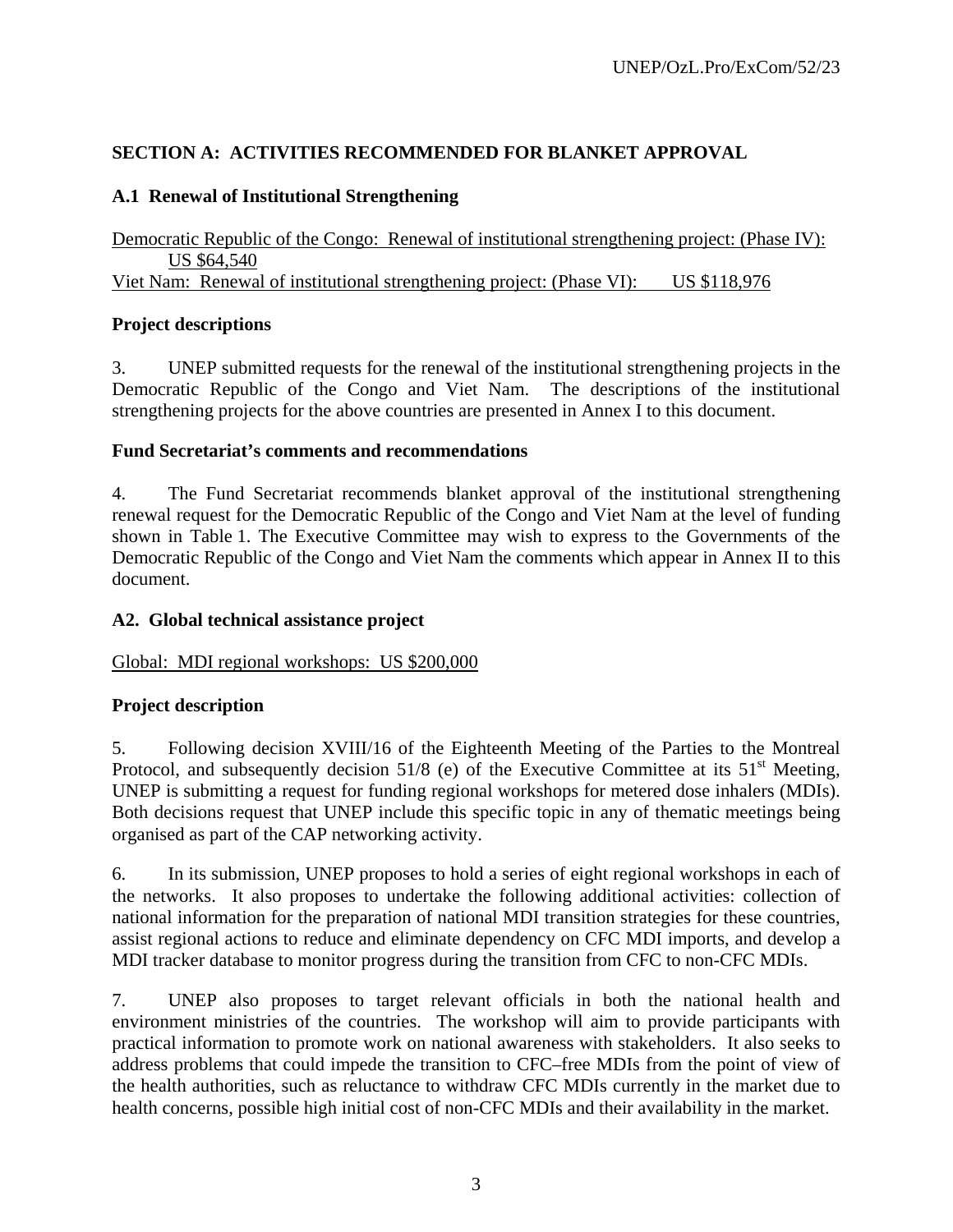8. The proposal also mentions that this activity will also seek to provide advice to the Health authorities on an "as-needed" basis after the regional workshops are completed to assist with looking for solutions to problems in the transition, as these arise. Other target participants will include representatives from the World Health Organisation, other implementing and bilateral agencies.

## **Fund Secretariat's comments**

9. The Secretariat notes that while decisions XVII/14 and XVIII/16 of the Meetings of the Parties and decision 51/8 of the Executive Committee provides the overall objective for these regional workshops, the proposal submitted goes beyond the scope of what is requested of UNEP. While this is commendable, UNEP was reminded not to lose sight of their main task which is to complete these workshops in the most expedient way considering that CFC phase out is in two years. UNEP was therefore requested to provide a timetable for when these workshops are to be carried out.

10. The Secretariat also observed that in the funding proposed, UNEP indicates that the eight regional workshops could be implemented within the level of US\$160,000. The Secretariat requested a justification for the additional US \$40,000 allocated for international consultants and what their role will be in these workshops.

11. Following the Secretariat's comments, UNEP revised this proposal and focused on ensuring that the workshops will be undertaken during the project period more efficiently, implementing these back-to-back with the network meetings. They have also indicated that these workshops will look more at general awareness and information on the current situation of non-CFC MDIs already available in the market, and provide practical advice to the countries themselves on how this transition can be done smoothly by using examples of countries who have done so. They will also look at how regional actions can be streamlined in order to assist countries in this transition period.

12. UNEP also revised the budget and provided a satisfactory justification on the need for consultants. These will be the experts that will assist in the workshops, and the costs requested will include their travel to each of the networks where the MDI workshops will be held. A timetable has been provided for when these workshops are to be held in each of the CAP networks.

## **Fund Secretariat's recommendation**

13. In light of the information provided in the Secretariat's comments above, the Fund Secretariat recommends blanket approval of the request for regional workshops on MDI's in Article 5 countries at the level of funding of US \$200,000, as indicated in Table 1 above.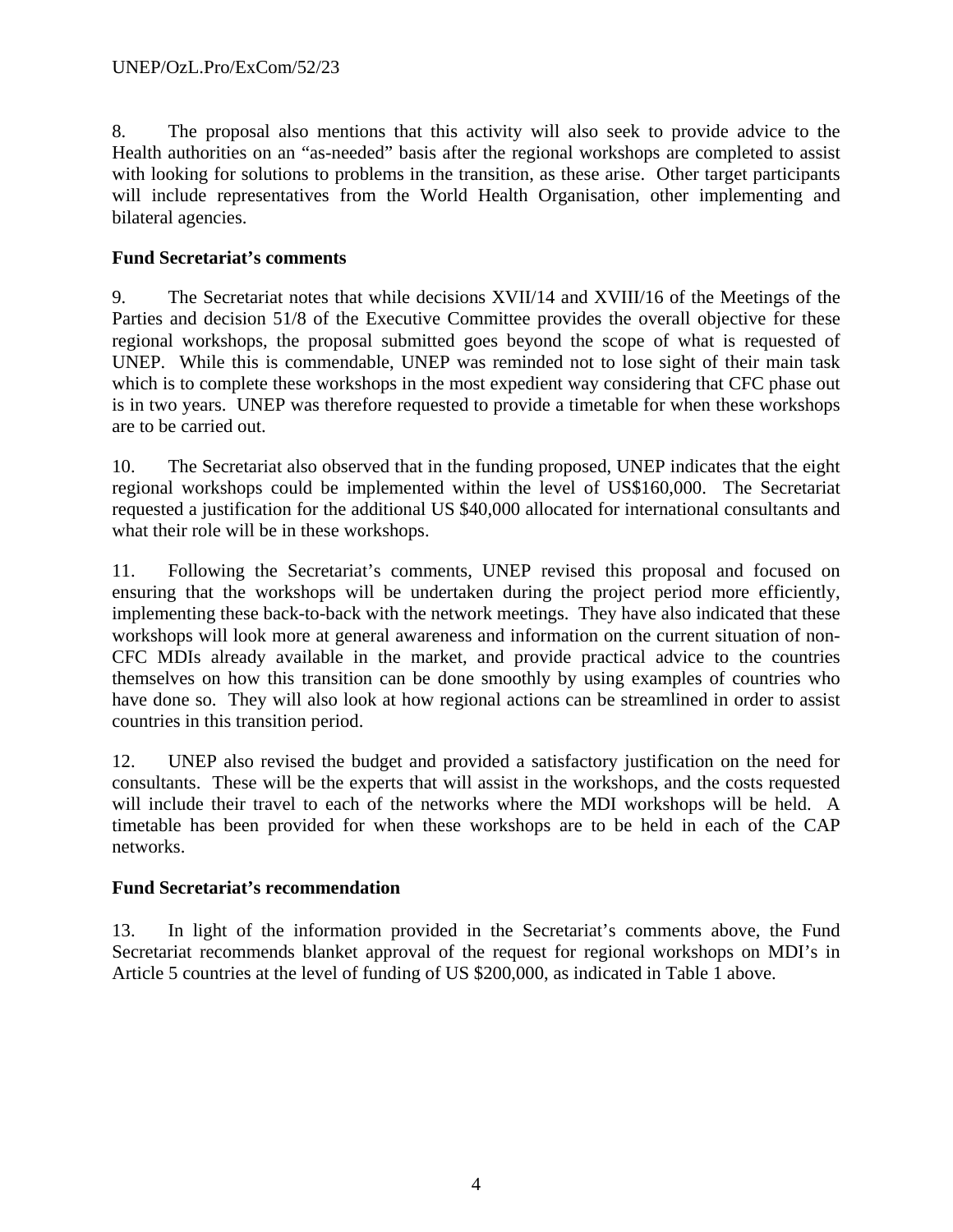## **SECTION B: ACTIVITIES RECOMMENDED FOR INDIVIDUAL CONSIDERATION**

## **B1. Renewal of institutional strengthening projects**

El Salvador: Renewal of institutional strengthening project: (Phase V): US \$30,000

## **Background:**

14. El Salvador reported consumption of the Annex B, Group II, controlled substance (carbon tetrachloride) of 0.8 ODP-tonnes in 2006. This represents a deviation from the Party's obligation under the Protocol to limit its consumption of carbon tetrachloride to no greater than 15 per cent of its consumption baseline for that substance, namely zero ODP-tonnes. The Ozone Secretariat wrote to the country on 29 March 2007 informing them of this situation and requested El Salvador to submit an explanation for this deviation. The  $38<sup>th</sup>$  Meeting of the Implementation Committee held in Nairobi in June 2007 adopted a recommendation to request El Salvador to submit to the Secretariat as soon as possible, and no later than 1 August 2007, an explanation for this deviation and, if relevant, a plan of action with time-specific benchmarks for ensuring the Party's prompt return to compliance.

## **Fund Secretariat's comments**

15. Phase IV of El Salvador's institutional strengthening project was approved by the Executive Committee at its  $44<sup>th</sup>$  Meeting. While the country has received assistance for other sectors, there are no projects for the solvents sector since its baseline is zero.

#### **Fund Secretariat's recommendation**

16. In light of the information provided in the Secretariat's comments above, the Executive Committee may wish to consider approving the funding for one year only of phase V of the institutional strengthening project for El Salvador, at the level of funding of US \$30,000, without prejudice to the operation of the Montreal Protocol's mechanism on non-compliance.

17. The Executive Committee may also wish to express additional comments to the Government of El Salvador in Annex II to this document.

## **B2. Global technical assistance projects**

## Global: Study on challenges associated with halon banking in developing countries: US \$40,000

## **Project description**

18. UNEP is seeking funding for a study to investigate the current situation and challenges associated with halon banking, and propose methods to improve the operation of halon banks in Article 5 countries that are funded under the Montreal Protocol. This proposal is prepared by UNEP in response to decision 51/8 whereby the Executive Committee specifically requests UNEP to look at halon banks in the context of their management capacities, quantities of halon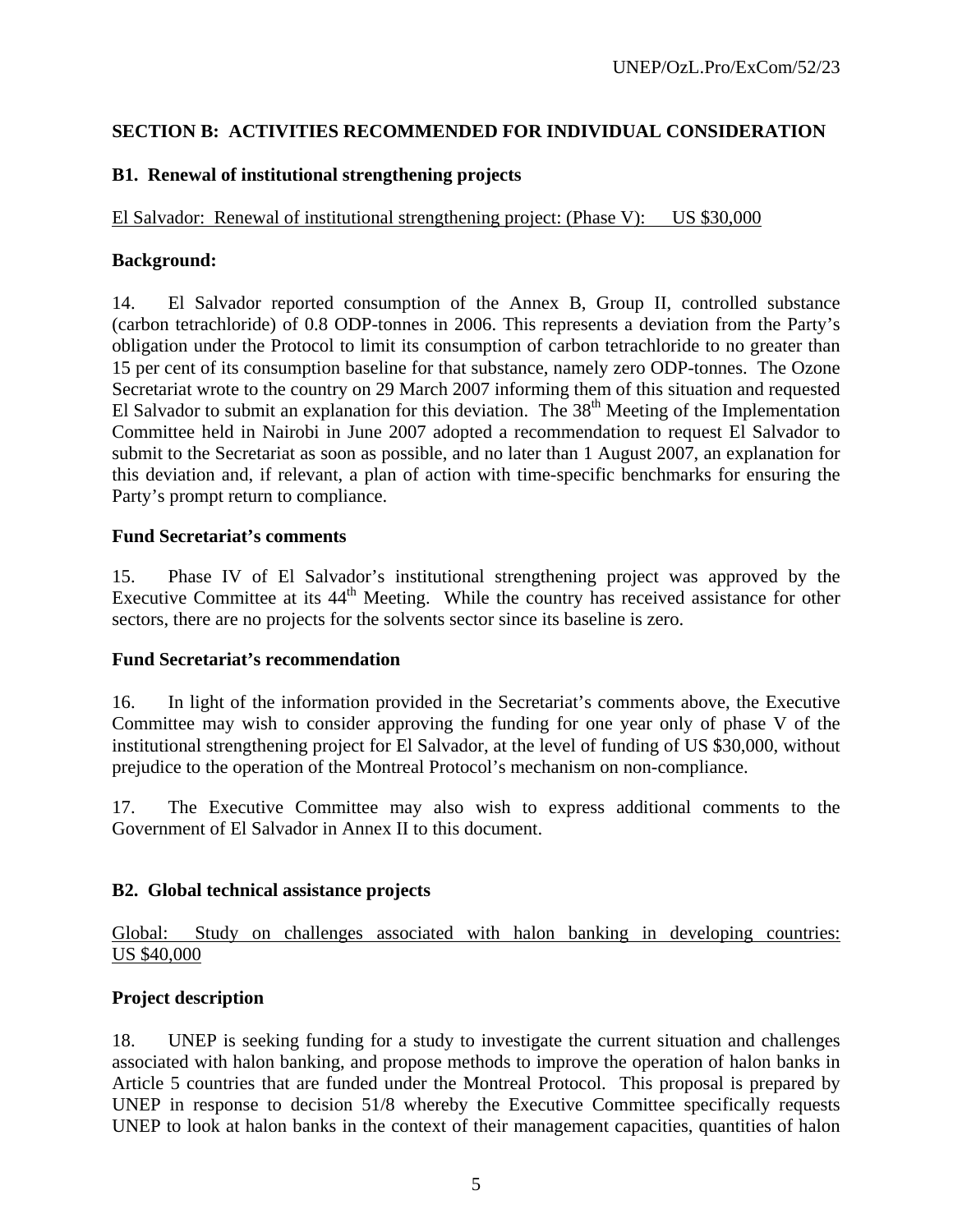reclaimed and reused, problems experienced by these banks and strategies for sustainability without further support from the Multilateral Fund.

19. The approach that UNEP will take to develop the study will involve information and data collection directly from halon bank managers, NOU representatives and implementing and bilateral agencies who have assisted the identified countries in halon banking activities. It will also draw upon technical information from the Halons Technical Options Committee (HTOC) and other studies done on halon banking. Workshops and other fora might also be organised. The CAP Halon Management Officer will coordinate this project.

20. It is also proposed that once the study is completed, the resulting document will be published only in PDF format (portable digital file) and disseminated electronically. It will therefore not have associated printing costs.

## **Fund Secretariat's comments**

21. The Secretariat notes that in approving the project for inclusion in UNEP's 2007 business plan, the Executive Committee was very clear that this study is in lieu of UNEP's initial proposal for long-term management of halon banks. While UNEP's proposal certainly describes the activities to be undertaken for the project, and provides a brief overview of a metholodogy, the Secretariat raised the issue that the proposal does not clearly show how this study will be different from the already completed evaluation of the halon banking projects. The Secretariat also requested UNEP to provide a breakdown of the requested funding of US \$40,000 submitted to this meeting.

22. In its response, UNEP indicated that the focus of the study will be on practical measures that halon bank managers can consider in order to improve the operation and sustainability of their halon banks, based on the experience of existing successful halon banking operations. They also added that in developing this study, the results of the Multilateral Fund evaluation on halon banking and other halon projects will be used as a key reference document, and its conclusions will help guide the direction of the study. It is expected that this current study will, however, go beyond what has already been completed by drawing on the detailed experience of the managers of successful halon banks in developed and developing countries to identify and distil the best practices and state of the art with regard to financing, management, and promotion. UNEP also provided a satisfactory breakdown of the proposed funding, as requested.

## **Fund Secretariat's recommendation**

23. In light of the information provided in the Secretariat's comments above, the Executive Committee may wish to consider approving the request for the study on halon banking operations in Article 5 countries at the level of funding of US \$40,000, as indicated in Table 1 above.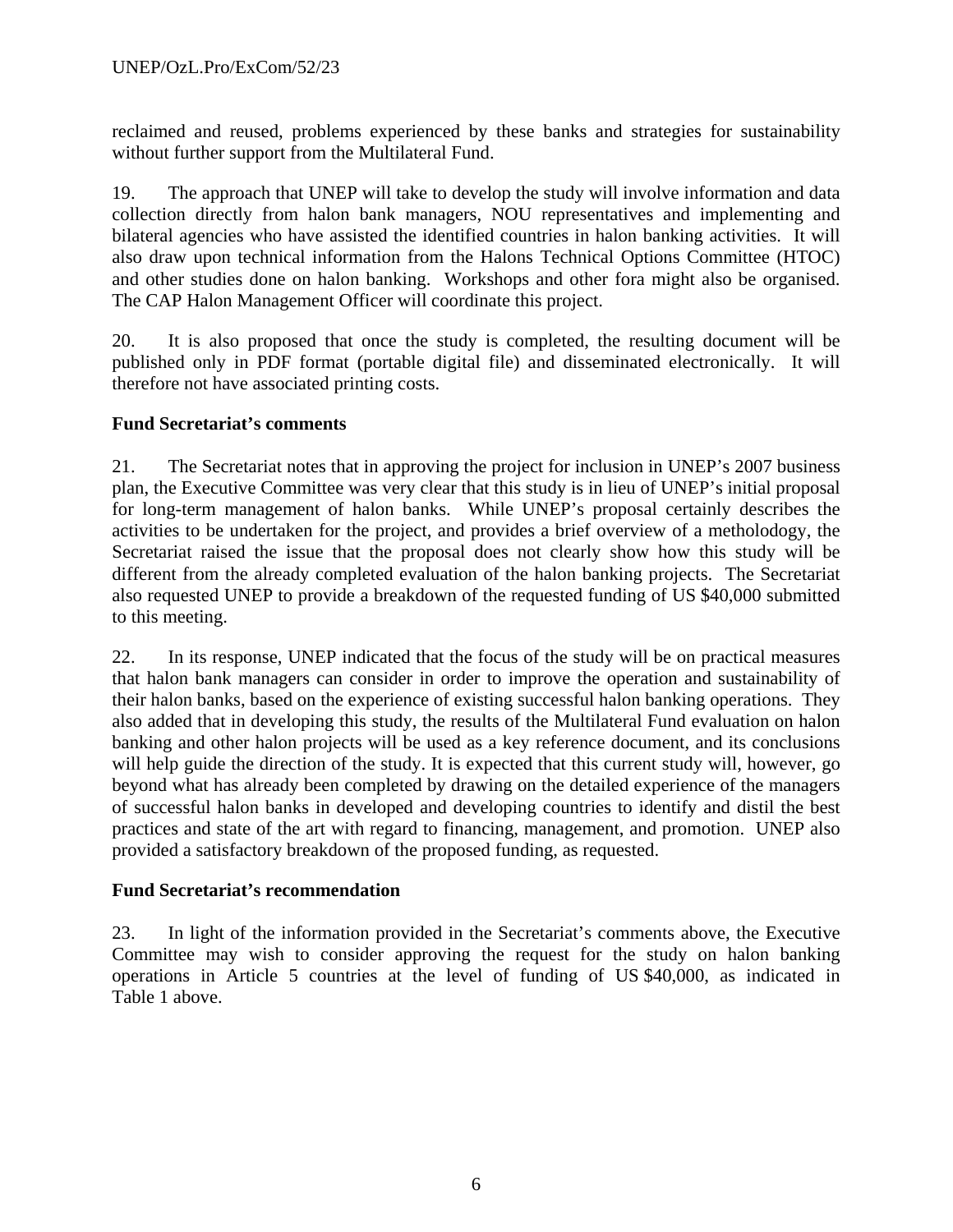Global: Integrated Enforcement training under the Montreal Protocol through the Green Customs Initiative: US \$92,000

## **Project description**

24. UNEP is requesting funds for integrated training under the Montreal Protocol through the Green Customs Initiative. This proposal is prepared by UNEP in response to decision 51/8 whereby the Executive Committee agreed to maintain this activity as part of UNEP's business plan for 2007, while reserving the right to consider the amount of final funding based on a comprehensive proposal to be submitted to the  $52<sup>nd</sup>$  Meeting. The Committee was very clear in its expectations of the proposal as outlined in this decision in that it should include, *inter alia*, a detailed description of how the Multilateral Fund resources would be used solely for including issues related to trade in ODS in the larger Green Customs Initiative, and of the relationship between Multilateral Fund resources and the resources being provided by other multilateral environmental agreements and bilateral agencies; a clear indication of the budget; an indication of the activity's relevance for the ozone layer and ODS; and a proposal that progress should be monitored with full accounting of monies spent in accordance with the Multilateral Fund and Executive Committee guidelines.

25. In its submission, UNEP describes the activities that will be implemented within this integrated training approach. These include regional train the trainers workshops, development of an e-learning module and a customs manual for issues specifically related to the Montreal Protocol, production of a training video, compilation of case studies illustrating success stories in combating illegal trade, holding two-day national workshops and regional fora on environmental crime back to back with existing workshops/meetings.

26. UNEP, through its DTIE office in Paris coordinates the Green Customs initiative. The participating partners include secretariats of the World Customs Organisation (WCO), Interpol, the Convention on International Trade in Endangered species of Wild Fauna and Flora (CITES), the Basel Convention on the Transboundary Movements of Hazardous Wastes and their disposal, the Rotterdam Convention on the Prior Informed Consent, the Stockholm Convention on Persistent Organic Pollutants, the Convention on Biodiversity, the Organisation for the Prohibition of Chemical Weapons (OPCW), and the Montreal Protocol. The document does not provide any information on whether there is a formal agreement in the form of a Memorandum of Understanding between the agencies supporting this initiative.

27. The submitted proposal also provides information on the financial resources available for this initiative, and a list of the donors. A total of US \$722,364 has been allocated to this initiative as of May 2007, for activities running until October 2007. The contributors include the following: Government of Norway (US \$538,290), Government of Finland (US \$45,000), Government of the Czech Republic (US \$17,000), OPCW (US \$47,807) and UNEP Division of Environmental Law and Conventions (US \$74,267).

28. Future funding beyond 2007 is envisaged from other bilateral sources, GEF co-financing for the chemical component, SAICM Quick Start Programme (Strategic Approach to Chemicals Management) and the private sector.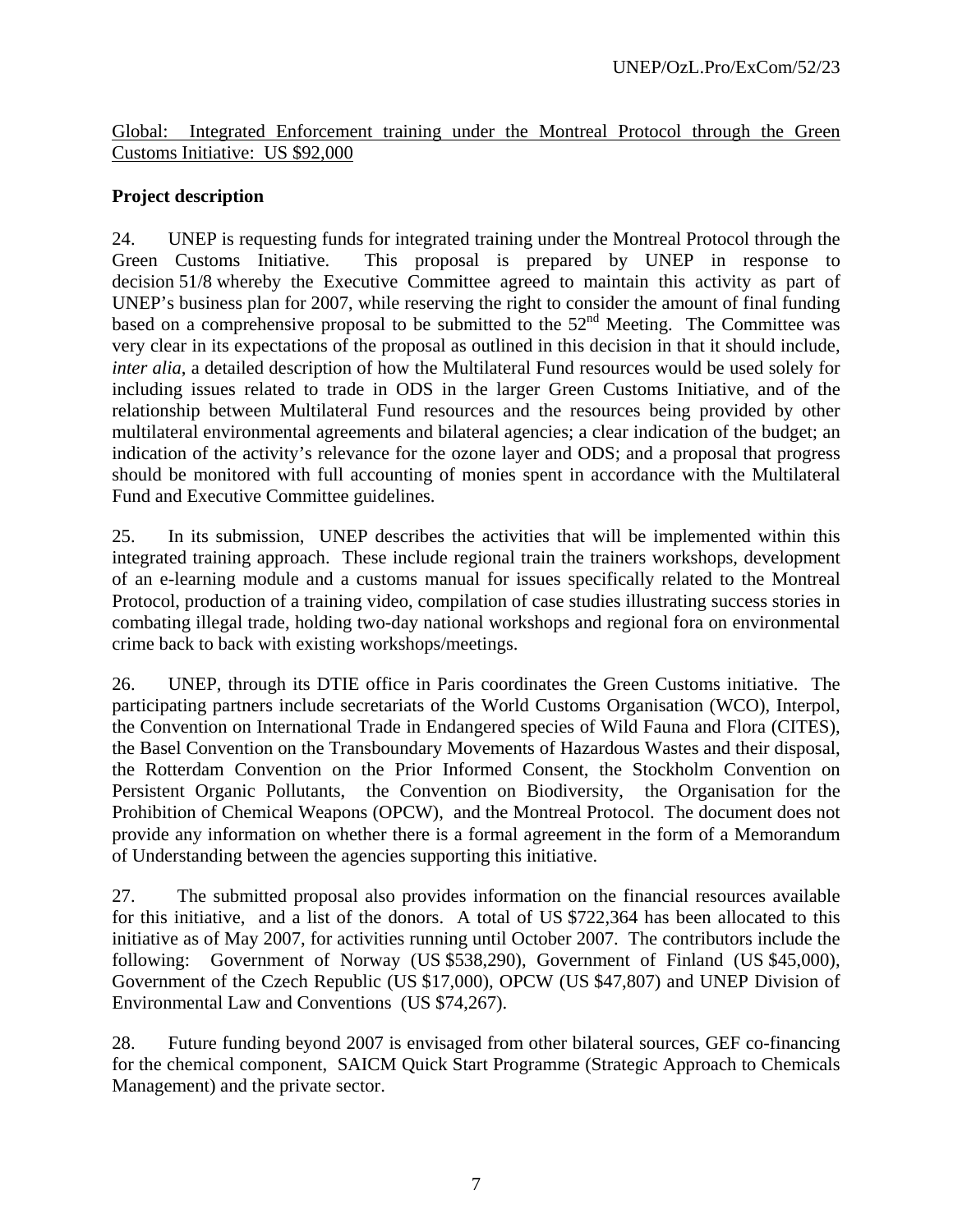29. UNEP explains that the reasons for the particular relevance of this activity to ozone protection and ODS phase out include the following: that the Green Customs initiative promotes effective implementation of MEAs with trade components, including the Montreal Protocol, Green Customs partners have included Montreal Protocol issues in their training programmes to date without a specific funding contribution; Green Customs links security issues and organisations responsible for addressing these; and there is evidence of a stronger commitment and long term engagement of customs authorities when presented with a package of environmental trade issues rather than a single one at a time.

## **Fund Secretariat's comments**

30. The Secretariat notes that the submitted proposal does not fully address the information required in decision 51/8, in particular:

- (a) Other than the US \$75,000 mentioned to be used solely for the development of a Customs e-learning tool, there is no other information provided on how the Multilateral Fund's contribution will be used solely for covering issues related to ODS in the larger context of this initiative;
- (b) While the proposal mentions the funding available funding (see paragraph 27 above) being provided by other MEAs, there is no description of an overall plan that shows the relationship between these funds and those being requested under the project. UNEP was requested to provide an overall plan for the initiative that clearly identifies the specific contribution of the requested funding for each planned activity, *vis-à-vis* that which is already available; and
- (c) There is no clear description of how the monitoring as required by the decision will be undertaken.

31. It is also noted that the current resources listed are envisaged only until October 2007 while the proposal requests funding for three years. In addition**,** while the proposal describes the possibility of future funding and its sources, it does not describe how this will be done and whether there are informal commitments from other partners to provide funding after October 2007.

32. The Secretariat also noted the following with regards to the activities to be undertaken under the proposed budget:

(a) The regional training for trainers workshops may constitute double counting with regards to the already funded Regional Enforcement network for Asia and the Pacific and LAC. Both projects already include the Green Customs initiative in their concepts, and in fact consider the need for an integrated approach for dealing with trade-related issues of MEAs as a driving force for the enforcement networks' establishment. UNEP responded that while activities in these two regional enforcement networks are complementary, there is a need for separate regional training to cover green customs. The agency will, however, endeavour to coordinate actions for these regional activities.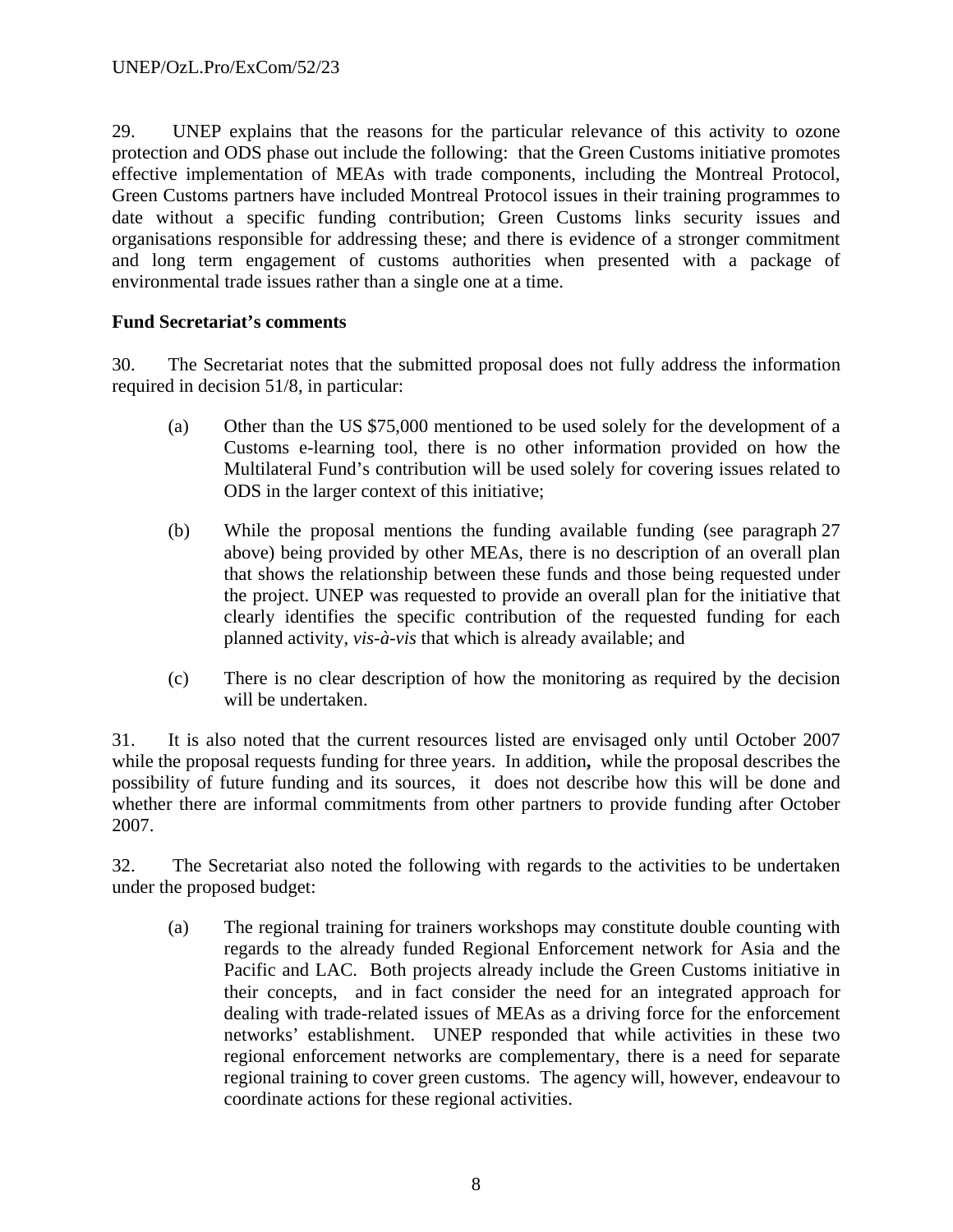- (b) At the  $48<sup>th</sup>$  Meeting, UNEP received US \$60,000 for updating the Customs Training manual. This update should include aspects of Green Customs since integrated training is being envisaged as an approach by UNEP. Additional funds requested for the development of a Montreal Protocol e-learning module for customs officials under this initiative could again constitute double counting. UNEP's attention was also drawn to the fact that similar e-training tools have already been developed for countries with funds from the Multilateral Fund (i.e. China and India) and adapting these using additional information should be done in a cost effective manner to build upon what is already available. UNEP clarified that costs will be revised to reflect these.
- (c) UNEP, through its CAP ROAP team has recently developed a video on illegal trade and risk profiling, footage which can be used as a basis for the proposed video to be done under this project. UNEP agreed to consider this and to revise the costs.
- (d) With reference to the proposed national workshops, UNEP still has some customs training programmes taking place in several countries under the RMP and in the future under approved TPMPs. The Secretariat suggests that these seven proposed programmes be undertaken within those already funded, and to make the countries with existing programmes a priority. In some cases, UNEP has already been integrating Green Customs concepts into the programme for customs training, and this has been done within the budgets allocated for Customs Training in each of the countries.
- (e) With regards to the costs being requested for case studies, the Secretariat draws UNEP's attention to the already approved funding of US \$120,000 for overall awareness activities included in UNEP's CAP budget. If it is deemed a priority to publish these case studies, funding should be reprioritized from this budget to cover this. UNEP however indicates that these funds are already allocated to International Ozone Day activities and cannot be used for this purpose.
- (f) With regards to the proposed contribution to coordination costs, UNEP explained that this would constitute the organisation's share for both professional and general service staff acting as Secretariat for the Green Customs initiative, travel costs for these staff, and consultants costs. The Secretariat pointed out that UNEP's CAP programme is already sufficiently funded with personnel costs as this would be redundant. The Secretariat also urged UNEP to look at these funds and that any additional personnel requirements for this activity should be considered by reprioritising these costs, within the approved funding.

33. The Secretariat emphasised that funding should be requested only for the period for which counterpart funds are available from the Green Customs partners, and where specific activities have been planned. UNEP has revised its proposal and taken all the above comments into consideration, and submitted a revised budget with costs for one year only of US \$92,000 along with a list of activities to be undertaken clearly specifying costs and the contribution of each partner. The Secretariat notes, however, that this new budget still includes US \$30,000 for coordination costs which should be covered from the CAP budget. This budget item is therefore not eligible under these circumstances as it constitutes double counting.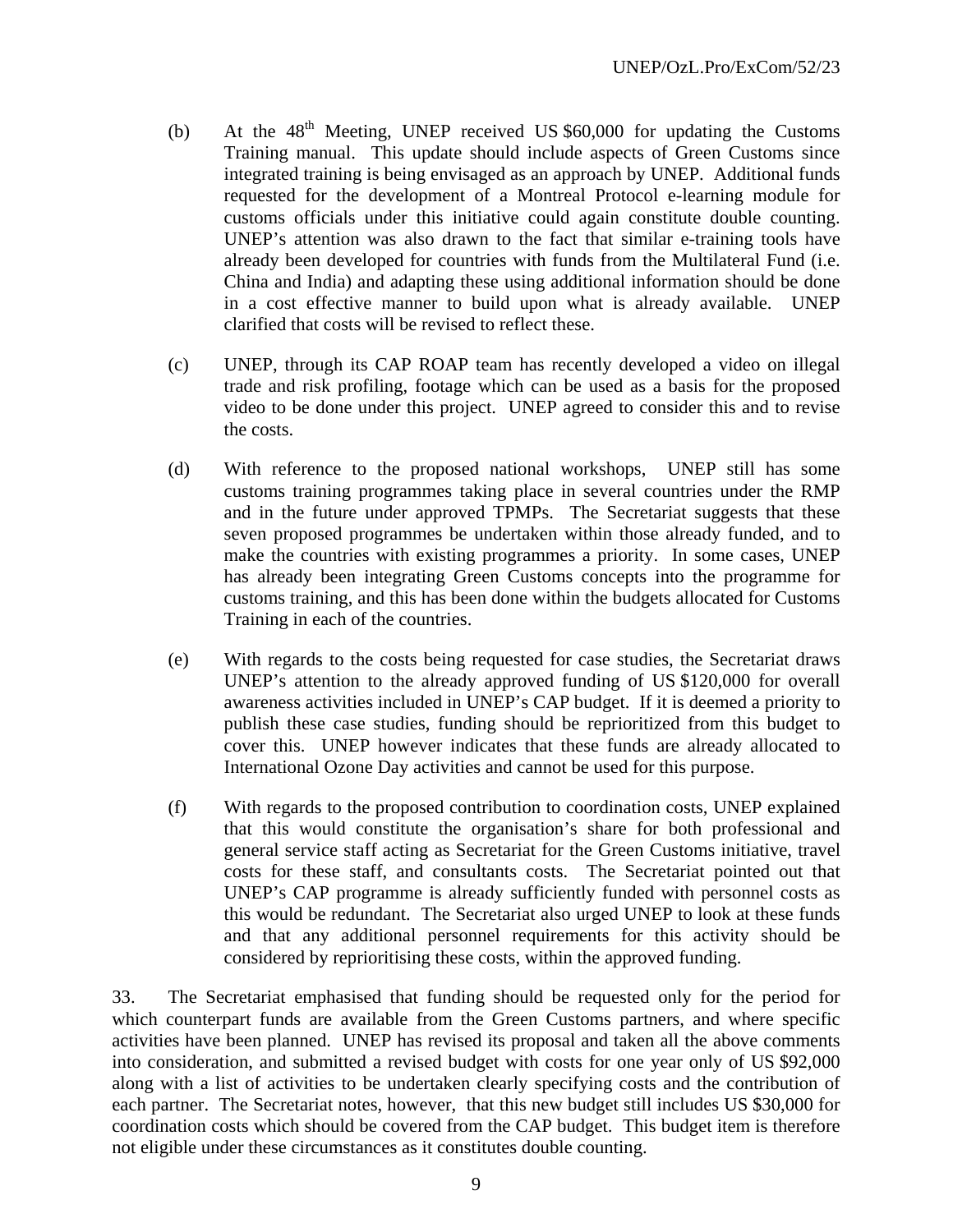## **Fund Secretariat's recommendation**

34. In light of the information provided in the Secretariat's comments above, the Executive Committee may wish to consider approval of the integrated enforcement training following the Green Customs initiative for one year only, without prejudice to future funding approvals for the remaining two years proposed for the project, at a reduced level of funding of US \$62,000 provided that:

- (a) In seeking future funding, UNEP presents a commitment in writing from Green Customs partners there is assured counterpart funds for the year that funds are being sought, and that an agreed work plan with specific cost contributions for each activity be provided for the Executive Committee's consideration; and
- (b) UNEP submits a report for the consideration of the Executive Committee covering the progress on implementation for the first year, including a full accounting of the funds used solely for issues related to trade in ODS.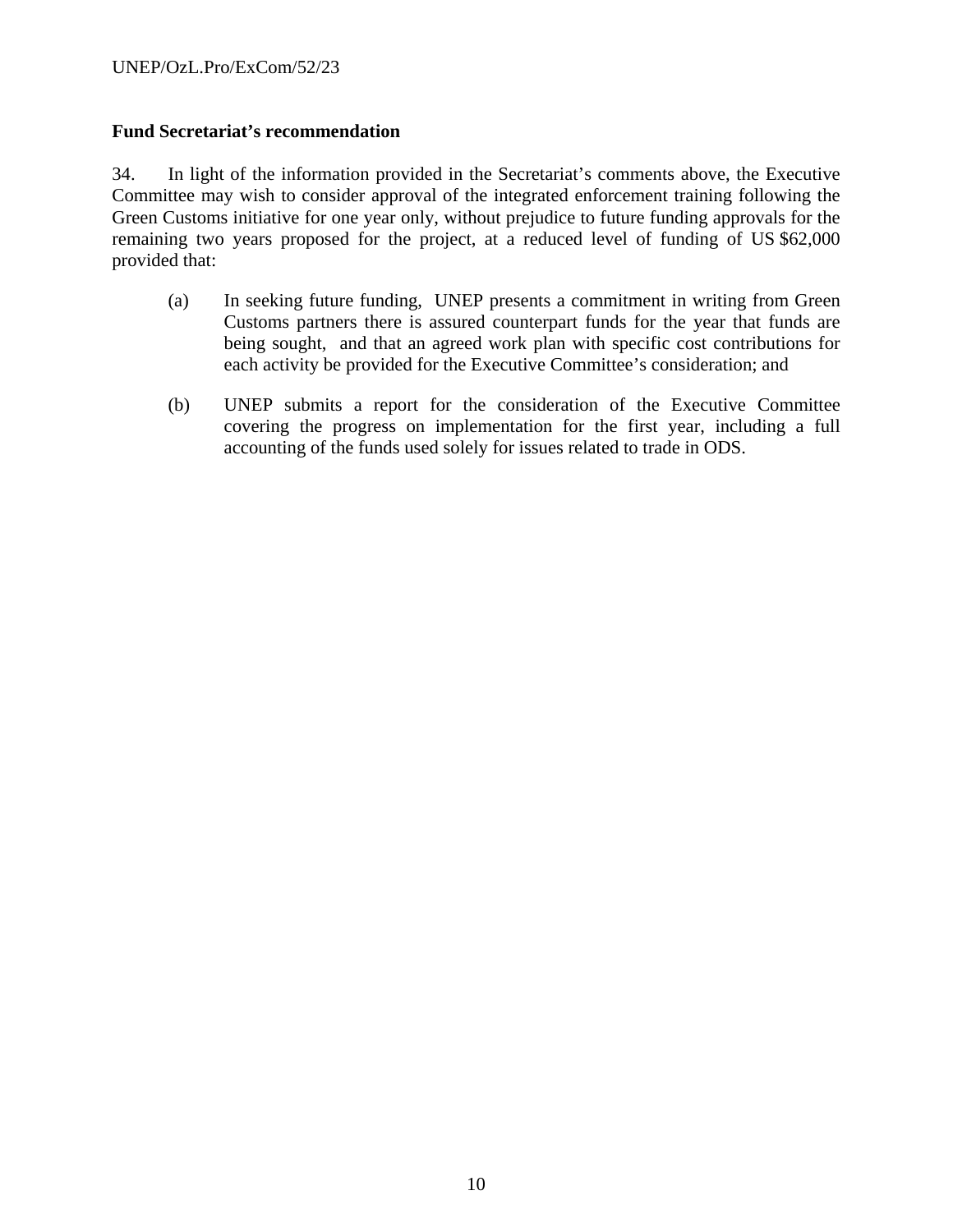## **Annex I**

## **INSTITUTIONAL STRENGTHENING PROJECT PROPOSALS**

## **Democratic Republic of the Congo: Renewal of institutional strengthening**

| Summary of the project and country profile                                      |             |
|---------------------------------------------------------------------------------|-------------|
| <b>Implementing Agency:</b>                                                     | <b>UNEP</b> |
| Amounts previously approved for institutional strengthening (US \$):            |             |
| Phase I: March 1999                                                             | 32,270      |
| Phase II: Dec. 2000                                                             | 64,540      |
| Phase III: July 2005                                                            | 64,540      |
| Total                                                                           | 161,350     |
| Amount requested for renewal (Phase IV) (US \$):                                | 64,540      |
| Amount recommended for approval for Phase IV (US \$):                           | 64,540      |
| Agency support costs (US \$):                                                   | 0           |
| Total cost of institutional strengthening Phase IV to the Multilateral Fund (US | 64,540      |
| $\mathcal{S}$ :                                                                 |             |
| Equivalent amount of CFC phase-out due to institutional strengthening Phase     | n/a         |
| IV at US \$12.1/kg (ODP tonnes):                                                |             |
| Date of approval of country programme:                                          | March 1999  |
| ODS consumption reported in country programme (1996) (ODP tonnes):              | 552.9       |
| Latest reported ODS consumption (2005) (ODP tonnes):                            | 312.6       |
| Baseline consumption of controlled substances (ODP tonnes):                     |             |
| (a) Annex A Group I (CFCs) (Average 1995-1997)                                  | 665.7       |
| (b) Annex A Group II (Halons) (Average 1995-1997)                               | 218.7       |
| (c) Annex B Group II (Carbon tetrachloride) (Average 1998-2000)                 | 15.3        |
| (d) Annex B Group III (Methyl chloroform) (Average 1998-2000)                   | 4.8         |
| (e) Annex E (Methyl bromide) (Average 1995-1998)                                | 1.4         |
| Latest consumption of controlled substances (2005) (ODP tonnes):                |             |
| (a) Annex A Group I (CFCs)                                                      | 268.7       |
| (b) Annex A Group II (Halons)                                                   | 22.8        |
| (c) Annex B Group II (Carbon tetrachloride)                                     | 16.5        |
| (d) Annex B Group III (Methyl chloroform)                                       | 4.0         |
| (e) Annex E (Methyl bromide)                                                    | 0.6         |
| (f) Annex C Group I (HCFCs)                                                     | $\Omega$    |
| Amount approved for projects (US \$):                                           | 3,300,756   |
| Amount disbursed (as at March 2007) (US \$):                                    | 1,069,526   |
| ODS to be phased out (ODP tonnes):                                              | 287.3       |
| ODS phased out (as at March 2007) (ODP tonnes):                                 | 109.0       |

1. Summary of activities and funds approved by the Executive Committee:

|     | <b>Summary of activities</b>                                                               | Funds approved (US \$) |
|-----|--------------------------------------------------------------------------------------------|------------------------|
| (a) | Investment projects:                                                                       | 2,933,311              |
| (b) | Institutional strengthening:                                                               | 173,935                |
| (c) | Project preparation, technical assistance, training and other non-<br>investment projects: | 193.510                |
|     |                                                                                            |                        |
|     | Total:                                                                                     | 3,300,756              |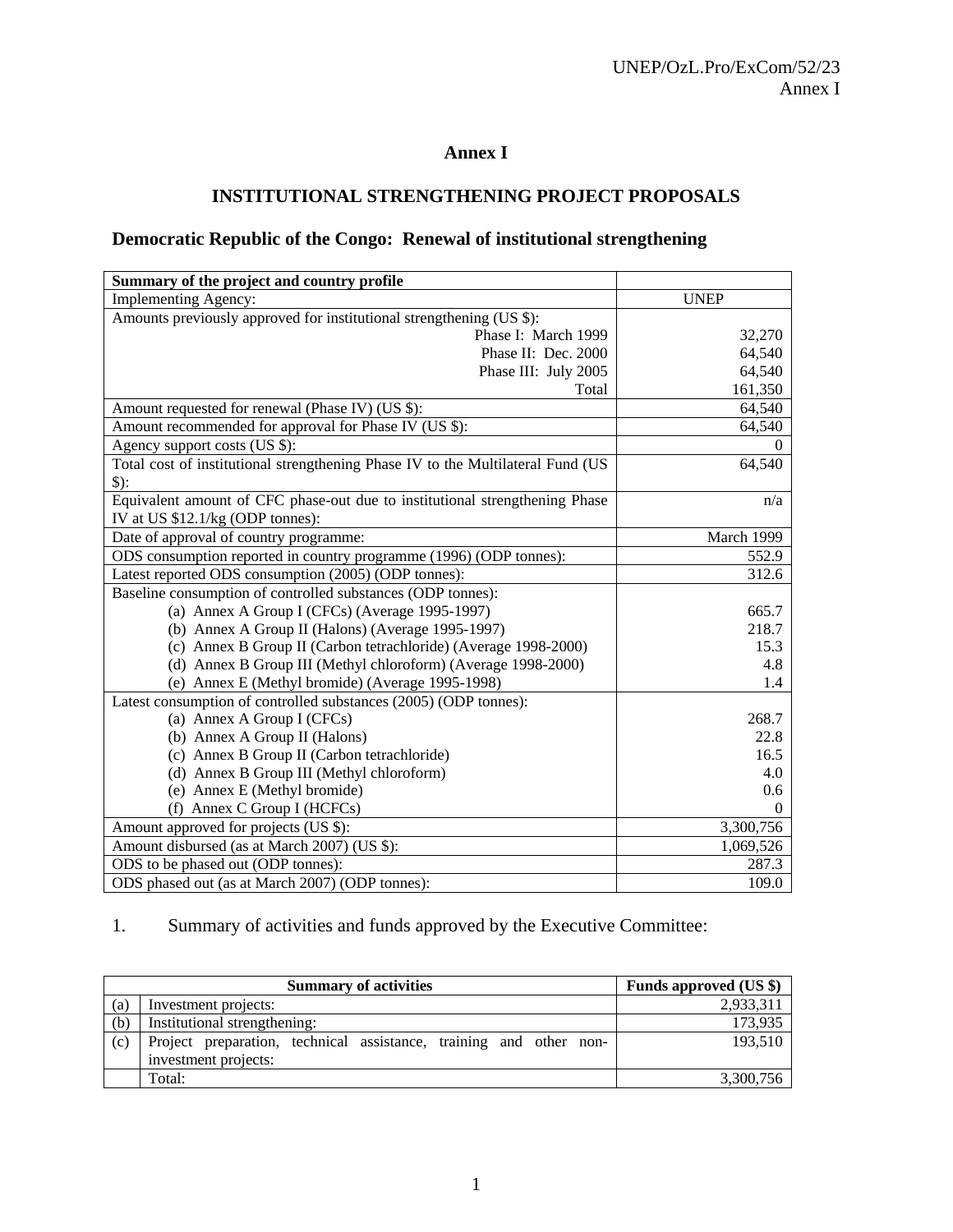## Progress report

2. During the past phase of the IS project in the Democratic Republic of the Congo, the implementation was going on satisfactorily. The National Ozone Unit (NOU) of the Democratic Republic of the Congo has been fully operational despite the current political instability. The NOU is constituted with two professionals with one of them working at full time while the other is at high-level decision making. This has allowed the NOU to work efficiently. Implementation of phase out projects was expedited allowing the country to come back to compliance. One of the main achievements is the effective enforcement of ODS regulations which are in place since early 2004 and the regular issuance of import permits. RMP activities are being successfully implemented and training of customs officers is ongoing alongside the enforcement of ODS regulations. Awareness activities are also being carried on and traders are encouraged to import equipment using alternative refrigerant; and the use of these alternatives is on the increase. The NOU also has been coordinating the implementation of investment projects under the RMP with UNDP as implementing agency.

3. With the support provided through the IS project, the NOU of the Democratic Republic of the Congo was able to collect data on ODS consumption and reported Article 7 data to Ozone Secretariat. Progress reports on country programme implementation were also sent timely to the Fund Secretariat.

## Plan of action

4. During the next phase of the IS project, the NOU for the Democratic Republic of the Congo will be coordinating the implementation of all phase out activities of the country programme and the national phase-out plan. The Government of the Democratic Republic of the Congo will reinforce ODS regulations by putting in place a quota system to gradually limit the quantities of ODS imported in the country. The Government of the Democratic Republic of the Congo intends to provide more training to the refrigeration technicians and customs officers as well as other enforcement officers and undertake more awareness activities for the public and stakeholders. The funding of the IS project will allow the country to maintain full time NOU staff team which will be able to meet all reporting requirement to UNEP as implementing agency as well as to report progress to the Fund Secretariat and Article 7 data to Ozone Secretariat.

| El Salvador: Renewal of institutional strengthening |  |  |  |  |
|-----------------------------------------------------|--|--|--|--|
|-----------------------------------------------------|--|--|--|--|

| Summary of the project and country profile                                          |             |
|-------------------------------------------------------------------------------------|-------------|
| <b>Implementing Agency:</b>                                                         | <b>UNEP</b> |
| Amounts previously approved for institutional strengthening (US \$):                |             |
| Phase I: May 1997                                                                   | 66,900      |
| Phase II: Dec. $2000$                                                               | 44,600      |
| Phase III: Nov. 2002                                                                | 57,980      |
| Phase IV: Dec. $2004$                                                               | 60,000      |
| Total                                                                               | 229,480     |
| Amount requested for renewal (Phase V) (US \$):                                     | 60,000      |
| Amount recommended for approval for Phase V (US \$):                                | 30,000      |
| Agency support costs (US \$):                                                       | $\theta$    |
| Total cost of institutional strengthening Phase V to the Multilateral Fund (US \$): | 30,000      |
| Equivalent amount of CFC phase-out due to institutional strengthening Phase V at    | n/a         |
| US $$12.1/kg$ (ODP tonnes):                                                         |             |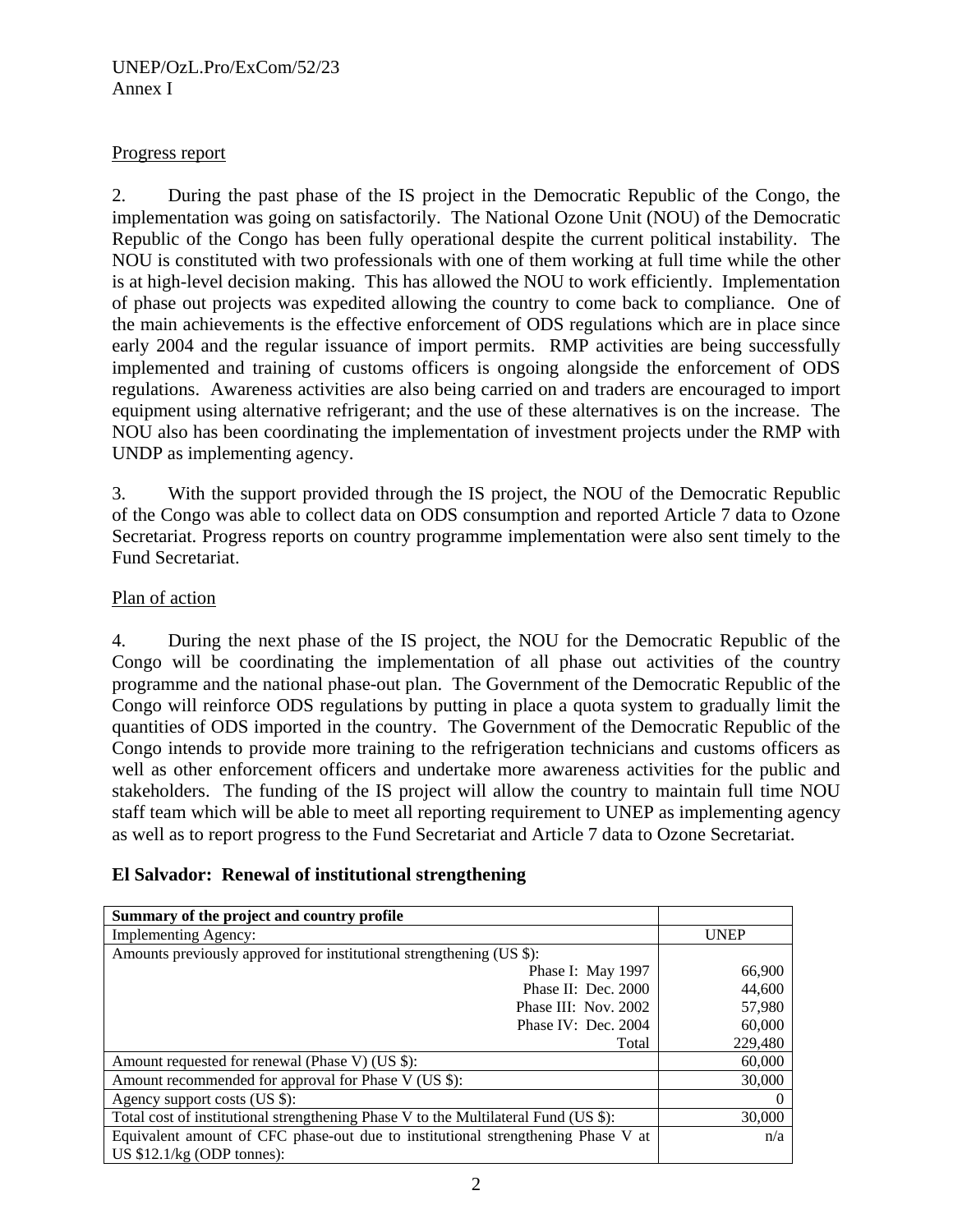| Date of approval of country programme:                             | May 1997  |
|--------------------------------------------------------------------|-----------|
| ODS consumption reported in country programme (1995) (ODP tonnes): | 296.3     |
| Latest reported ODS consumption (2006) (ODP tonnes):               | 21.2      |
| Baseline consumption of controlled substances (ODP tonnes):        |           |
| (a) Annex A Group I (CFCs) (Average 1995-1997)                     | 306.6     |
| (b) Annex A Group II (Halons) (Average 1995-1997)                  | 0.7       |
| (c) Annex B Group II (Carbon tetrachloride) (Average 1998-2000)    |           |
| (d) Annex B Group III (Methyl chloroform) (Average 1998-2000)      | $_{0}$    |
| (e) Annex E (Methyl bromide) (Average 1995-1998)                   | 0         |
| Latest consumption of controlled substances (2006) (ODP tonnes):   |           |
| (a) Annex A Group I (CFCs)                                         | $\Omega$  |
| (b) Annex A Group II (Halons)                                      |           |
| (c) Annex B Group II (Carbon tetrachloride)                        | 0.8       |
| (d) Annex B Group III (Methyl chloroform)                          |           |
| (e) Annex E (Methyl bromide)                                       |           |
| Annex C Group I (HCFCs)                                            | 20.4      |
| Amount approved for projects (US \$):                              | 1,662,426 |
| Amount disbursed (as at March 2007) (US \$):                       | 1,160,839 |
| ODS to be phased out (ODP tonnes):                                 | 115.2     |
| ODS phased out (as at March 2007) (ODP tonnes):                    | 58.0      |

#### 5. Summary of activities and funds approved by the Executive Committee:

|     | <b>Summary of activities</b>                                                 | Funds approved (US \$) |
|-----|------------------------------------------------------------------------------|------------------------|
| (a) | Investment projects:                                                         | 1,236,086              |
| (b) | Institutional strengthening:                                                 | 243.975                |
| (c) | Project preparation, technical assistance, training and other non-investment | 182.365                |
|     | projects:                                                                    |                        |
|     | Total:                                                                       | 1.662.426              |

#### Progress report

6. During the period from October 2005 to September 2007, El Salvador advanced in the implementation of the institutional strengthening project. In particular, the NOU was able to work together with the private sector in order to tackle the issue of ozone depletion. Particularly, the Governmental Ozone Committee was created, which is working well with the NOU and enabled consultations on projects. A project managed by UNIDO and with the coordination of UNEP was implemented during 2006. Several field trips to El Salvador were carried out.

#### Plan of action

7. The planned activities for the next phase, from October 2007 to September 2009, include the implementation of the import/export licensing system, as well as implementation of the refrigerant management plan (RMP). The country is also planning the ratification of the Beijing Amendment for October 2007. Activities to address issues of illegal trade and gathering ODS data will continue. The NOU also plans to continue public awareness activities for the general public as well as among policy and decision makers in order to keep ozone layer protection issues as a priority.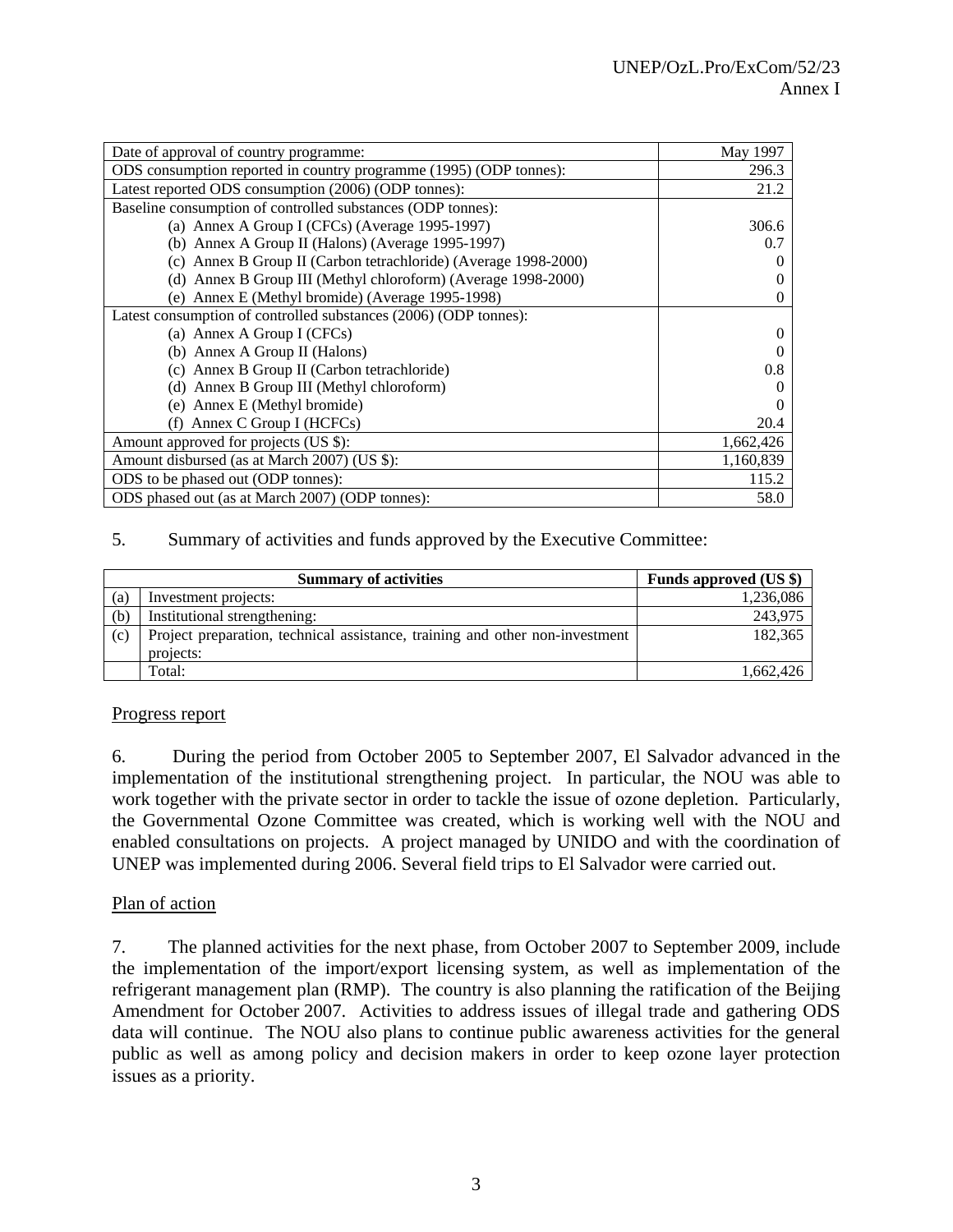| Summary of the project and country profile                                           |             |
|--------------------------------------------------------------------------------------|-------------|
| <b>Implementing Agency:</b>                                                          | <b>UNEP</b> |
| Amounts previously approved for institutional strengthening (US \$):                 |             |
| Phase I: July 1995                                                                   | 137,280     |
| Phase II: July 1999                                                                  | 91,520      |
| Phase III: March 2001                                                                | 91,520      |
| Phase IV: July 2003                                                                  | 118,956     |
| Phase V: July 2005                                                                   | 118,976     |
| Total                                                                                | 558,252     |
| Amount requested for renewal (Phase VI) (US \$):                                     | 118,976     |
| Amount recommended for approval for Phase VI (US \$):                                | 118,976     |
| Agency support costs (US \$):                                                        | $\theta$    |
| Total cost of institutional strengthening Phase VI to the Multilateral Fund (US \$): | 118,976     |
| Equivalent amount of CFC phase-out due to institutional strengthening Phase VI at    | n/a         |
| US $$12.1/kg$ (ODP tonnes):                                                          |             |
| Date of approval of country programme:                                               | May 1996    |
| ODS consumption reported in country programme (1993) (ODP tonnes):                   | 702.1       |
| Latest reported ODS consumption (2005) (ODP tonnes):                                 | 458.7       |
| Baseline consumption of controlled substances (ODP tonnes):                          |             |
| (a) Annex A Group I (CFCs) (Average 1995-1997)                                       | 500.0       |
| (b) Annex A Group II (Halons) (Average 1995-1997)                                    | 37.1        |
| (c) Annex B Group II (Carbon tetrachloride) (Average 1998-2000)                      | 1.6         |
| (d) Annex B Group III (Methyl chloroform) (Average 1998-2000)                        | 0.2         |
| (e) Annex E (Methyl bromide) (Average 1995-1998)                                     | 136.5       |
| Latest consumption of controlled substances (2005) (ODP tonnes):                     |             |
| (a) Annex A Group I (CFCs)                                                           | 234.8       |
| (b) Annex A Group II (Halons)                                                        | $0.0\,$     |
| (c) Annex B Group II (Carbon tetrachloride)                                          | 0.1         |
| (d) Annex B Group III (Methyl chloroform)                                            | 0.0         |
| (e) Annex E (Methyl bromide)                                                         | 93.6        |
| (f) Annex C Group I (HCFCs)                                                          | 130.2       |
| Amount approved for projects (US \$):                                                | 5,942,906   |
| Amount disbursed (as at March 2007) (US \$):                                         | 4,386,944   |
| ODS to be phased out (ODP tonnes):                                                   | 541.2       |
| ODS phased out (as at March 2007) (ODP tonnes):                                      | 331.8       |

## **Viet Nam: Renewal of institutional strengthening**

## 8. Summary of activities and funds approved by the Executive Committee:

|                   | <b>Summary of activities</b>                                       | Funds approved (US \$) |
|-------------------|--------------------------------------------------------------------|------------------------|
| $\left( a\right)$ | Investment projects:                                               | 4,839,124              |
| (b)               | Institutional strengthening:                                       | 599,894                |
| (c)               | Project preparation, technical assistance, training and other non- | 503,888                |
|                   | investment projects:                                               |                        |
|                   | Total:                                                             | 5,942,906              |

#### Progress report

9. During the implementation of the fifth phase of the institutional strengthening project in Viet Nam, the Government finally enacted the licensing system on 10 August 2005 and quotas for CFC, halon and CTC import were set for 2005-2010 in line with the Agreement between the Government and the Executive Committee under the National CFC and Halon Phase out Plan.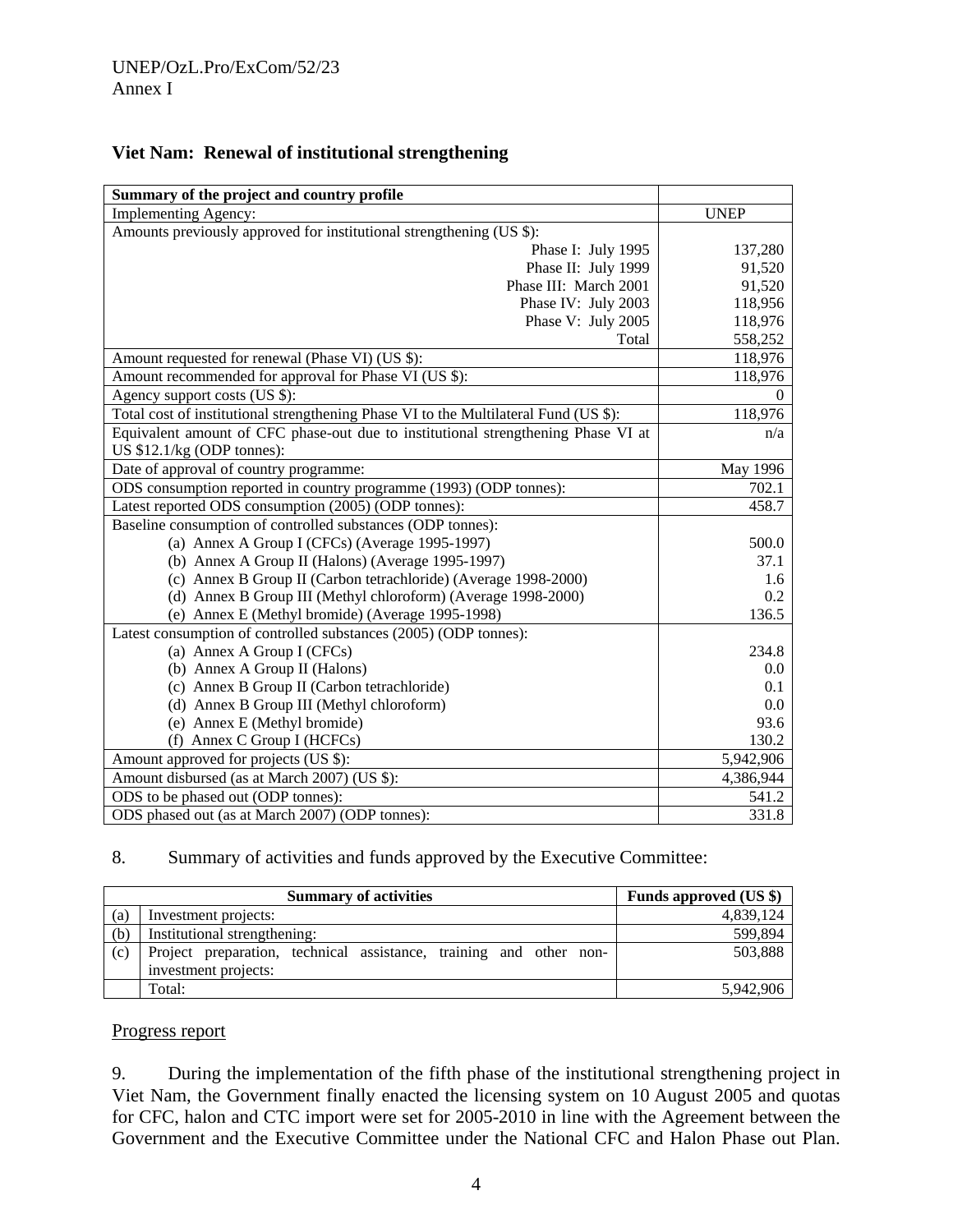The Government also instituted a ban on the importation of CFC equipment banned by the Government as of January 2006. Awareness raising activities were done for television, radio and several newspapers.

#### Plan of action

10. During this new phase, the NOU will continue to coordinate all ODS phase-out activities, assisting in preparing training courses, maintaining good ties with representatives of other ministries, industry and other stakeholders. For the sixth phase, the NOU plans to assist the Government of Viet Nam to fully comply with the provisions of the Montreal Protocol, especially, 85% phase out target by 2007 and complete phase out by 2010 of consumption of Annexes A and B substances, by effectively operating its licensing system, implementing activities in the servicing sector and continuing awareness raising activities. The NOU will also supervise the implementation of the national methyl bromide phase-out plan.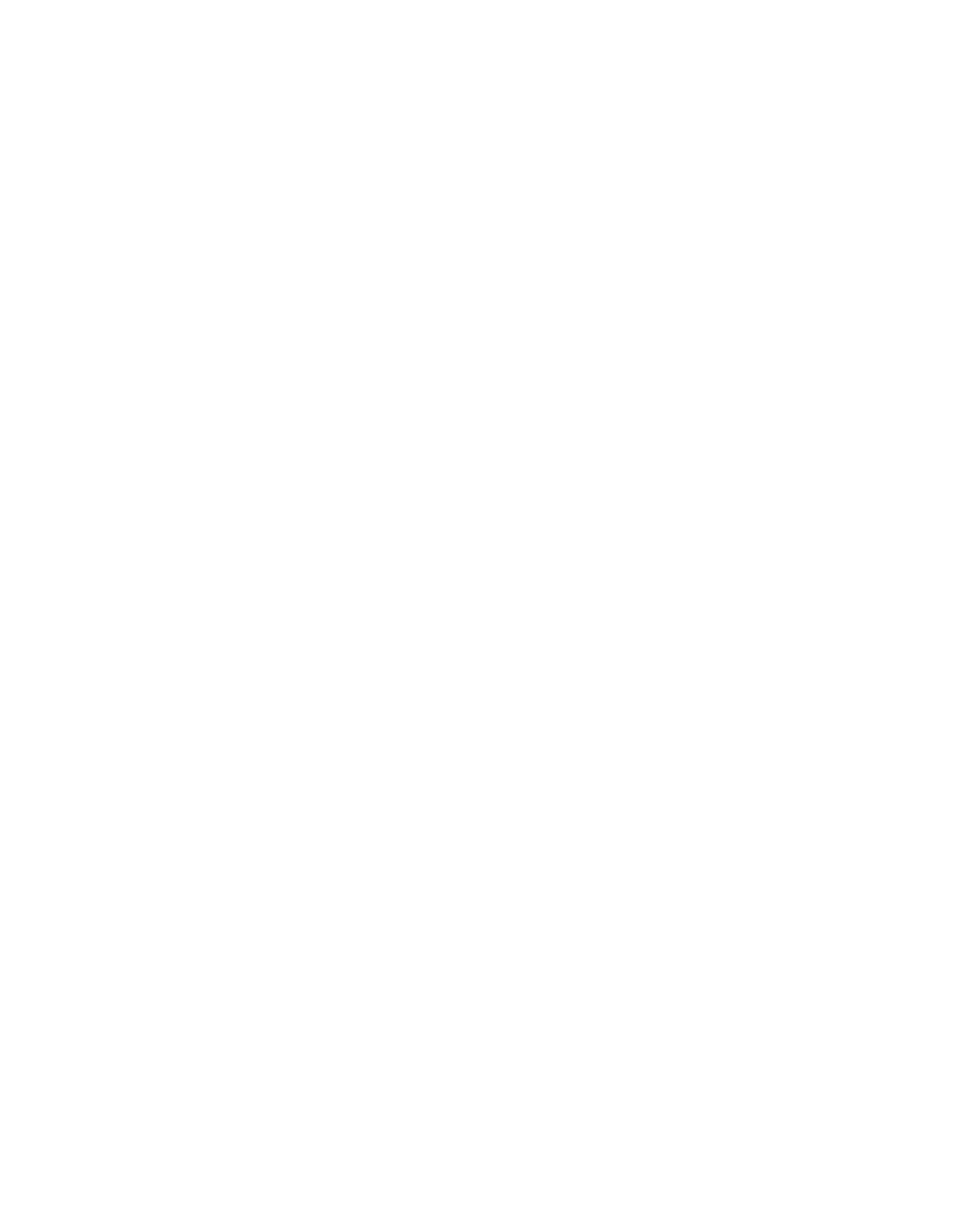#### **Annex II**

### **VIEWS EXPRESSED BY THE EXECUTIVE COMMITTEE ON RENEWALS OF INSTITUTIONAL STRENGTHEING PROJECTS SUBMITTED TO THE 52nd MEETING**

#### **Democratic Republic of the Congo**

1. The Executive Committee has reviewed the report presented with the institutional strengthening project renewal for the Democratic Republic of the Congo and notes with appreciation that the country has reported data to the Ozone Secretariat showing that it reduced its CFC consumption in 2006 beyond the required 50% reduction. The Executive Committee notes however that in decision XVIII/21, The Democratic Republic of the Congo was in potential non-compliance with CTC and TCA control measures for 2006 and submitted an action plan for consideration. The Executive Committee notes with appreciation that the Democratic Republic of the Congo's reported CTC and TCA consumption for 2006 is consistent with the Party's commitments pursuant to decision XVIII/21 for returning to compliance. The Executive Committee is therefore hopeful that, in the next two years, the Democratic Republic of Congo will continue with the implementation of its country programme and related activities with outstanding success towards total phase-out of its ODS consumption ahead of the Montreal Protocol phase-out schedule.

#### **El Salvador**

2. The Executive Committee has reviewed the report submitted with the institutional strengthening project renewal request for El Salvador and notes with concern that El Salvador reported Article 7 data to the Ozone Secretariat that shows that it is in potential non-compliance with CTC control measures. The Executive Committee hopes that El Salvador will submit its action plan and fully implement it to immediately return to compliance. The Executive Committee also notes that El Salvador is committed to achieve the total ODS phase-out by the established deadlines. With the activities planned for the next phase, the Executive Committee is hopeful that El Salvador will continue phasing out ODS with outstanding success and accordingly.

#### **Viet Nam**

3. The Executive Committee has reviewed the report of the institutional strengthening project extension for Viet Nam and notes with appreciation that Viet Nam has reported data to the Ozone Secretariat indicating that Viet Nam is on track with the phase-out schedule in CFC consumption. Viet Nam has taken significant steps to phase out its CFC consumption. The Executive Committee is therefore hopeful that, in the next two years, Viet Nam will continue with the implementation of its country programme, the national CFC and halon phase-out plan and methyl bromide phase-out plan with outstanding success in the reduction of ODS consumption.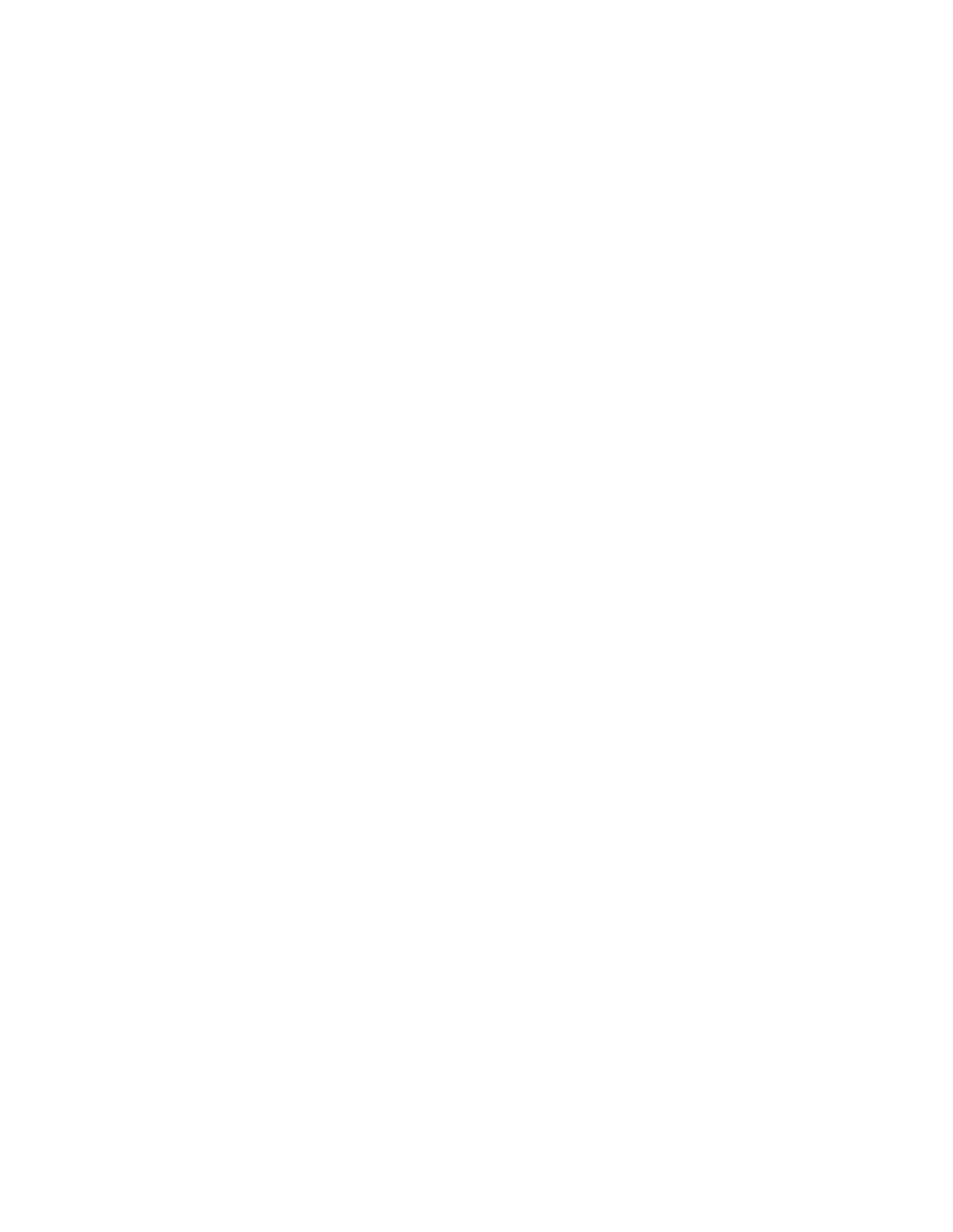

**AMENDMENT TO UNEP'S WORK PROGRAMME 2007** 

**Presented to the 52nd Meeting of the Executive Committee of the Multilateral Fund for the Implementation of the Montreal Protocol** 

**June 2007** 

**United Nations Environment Programme**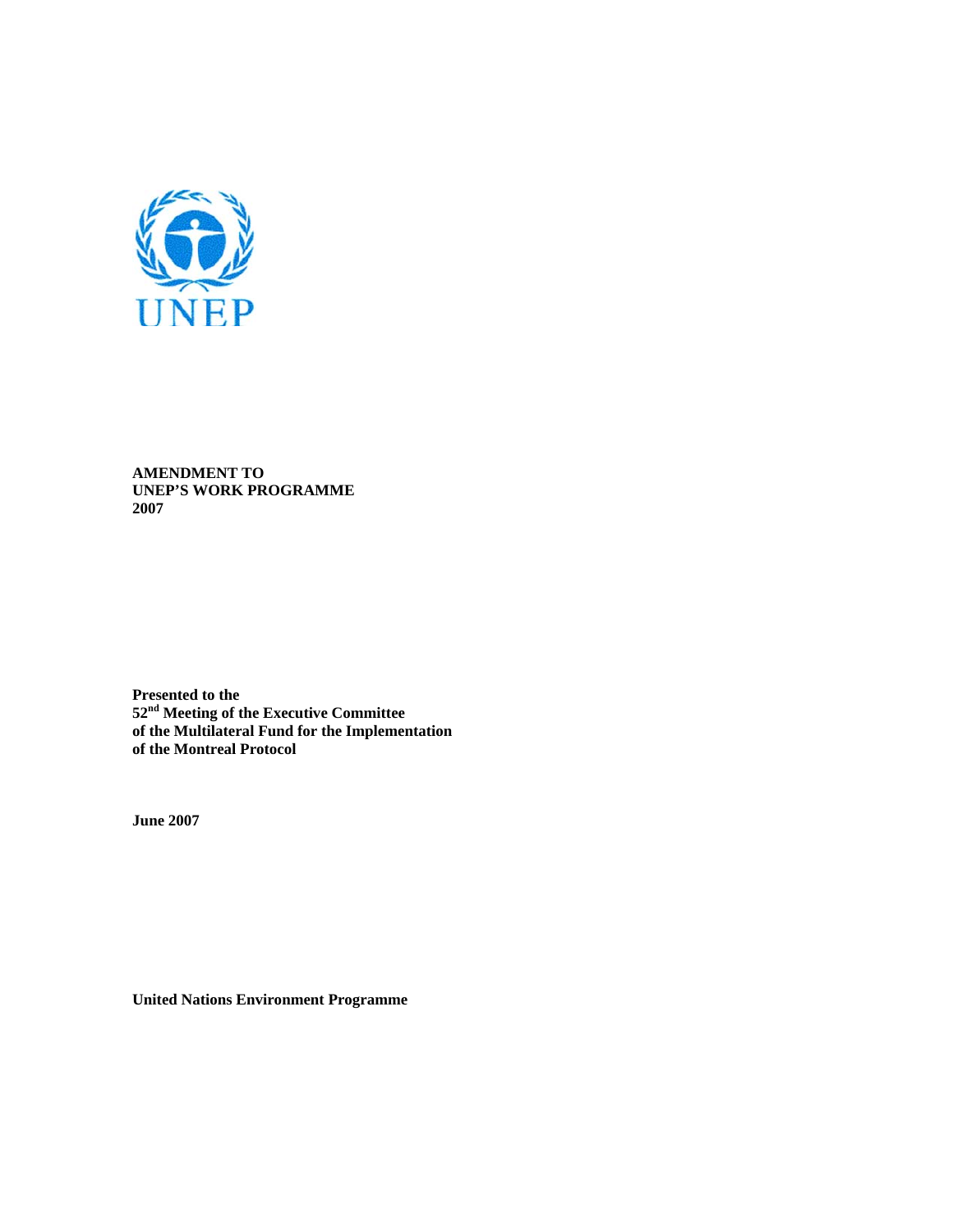#### **A. INTRODUCTION**

1. UNEP submitted the Work Programme 2007 along with the Business Plan 2007-2009 for consideration of the Executive Committee of the Multilateral Fund for the Implementation of the Montreal Protocol at its 51<sup>st</sup> meeting in March 2007.

 $\_$  , and the set of the set of the set of the set of the set of the set of the set of the set of the set of the set of the set of the set of the set of the set of the set of the set of the set of the set of the set of th

2. This document, as submitted for consideration to the  $52<sup>nd</sup>$  meeting of the Executive Committee represents an Amendment to the UNEP's Work Programme 2007.

#### **B. SUMMARY OF THE SECOND WORK PROGRAMME AMENDMENT FOR 2007**

3. Consistent with the Business Plan 2007-2009, the Work Programme Amendment comprises funding requests for

- Implementation of Terminal Phase-out Management Plans in 8 countries;

- Three Global activities, and

- Renewal of support for the implementation of institutional strengthening projects in three countries;

4. Details of the Work Programme Amendment and the total funding requested are presented in the table 1.

| <b>Country</b>                     | <b>Project title</b>                                                                               |         | PSC, US\$ | <b>Total requested</b><br>amount, US\$ |  |  |
|------------------------------------|----------------------------------------------------------------------------------------------------|---------|-----------|----------------------------------------|--|--|
|                                    | <b>TERMINAL PHASE-OUT MANAGEMENT PLANS</b>                                                         |         |           |                                        |  |  |
| <b>Bhutan</b>                      | Terminal phase-out management plan<br>(Single tranche)                                             | 40,000  | 5,200     | 45,200                                 |  |  |
| Comoros                            | Terminal phase-out management plan<br>$(2007$ tranche)                                             | 77,000  | 10,010    | 87,010                                 |  |  |
| Gabon                              | Terminal phase-out management plan<br>$(2007$ tranche)                                             | 65,000  | 8,450     | 73,450                                 |  |  |
| Kuwait                             | Terminal phase-out management plan<br>$(2007$ tranche)                                             | 240,000 | 31,200    | 271,200                                |  |  |
| Madagascar                         | Terminal phase-out management plan<br>$(2007$ tranche)                                             | 133,000 | 17,290    | 150,290                                |  |  |
| Moldova                            | Terminal phase-out management plan<br>$(2007$ tranche)                                             | 74,500  | 9,685     | 84,185                                 |  |  |
| Nepal                              | Terminal phase-out management plan<br>$(2007$ tranche)                                             | 35,000  | 4,550     | 39,550                                 |  |  |
| Senegal                            | Terminal phase-out management plan<br>$(2007$ tranche)                                             | 109,500 | 14,235    | 123,735                                |  |  |
|                                    | Sub-total for TPMPs                                                                                | 774,000 | 100,620   | 874,620                                |  |  |
| <b>INDIVIDUAL GLOBAL PROJECTS</b>  |                                                                                                    |         |           |                                        |  |  |
| Global                             | Study on challenges associated with halon<br>banking in developing countries                       | 40,000  | 5,200     | 45,200                                 |  |  |
| Global                             | MDI regional workshops                                                                             | 200,000 | 26,000    | 226,000                                |  |  |
| Global                             | Integrated enforcement training under the<br>Montreal protocol through Green<br>Customs Initiative | 92,000  | 11,960    | 103,960                                |  |  |
|                                    | Sub-total for Individual Projects                                                                  | 332,000 | 43,160    | 375,160                                |  |  |
| <b>INSTITUTIONAL STRENGTHENING</b> |                                                                                                    |         |           |                                        |  |  |
| Congo, DR                          | Renewal of institutional strengthening<br>projects (Phase 4)                                       | 64,540  | n/a       | 64,540                                 |  |  |
| El Salvador                        | Renewal of institutional strengthening<br>projects (Phase 5)                                       | 60,000  | n/a       | 60,000                                 |  |  |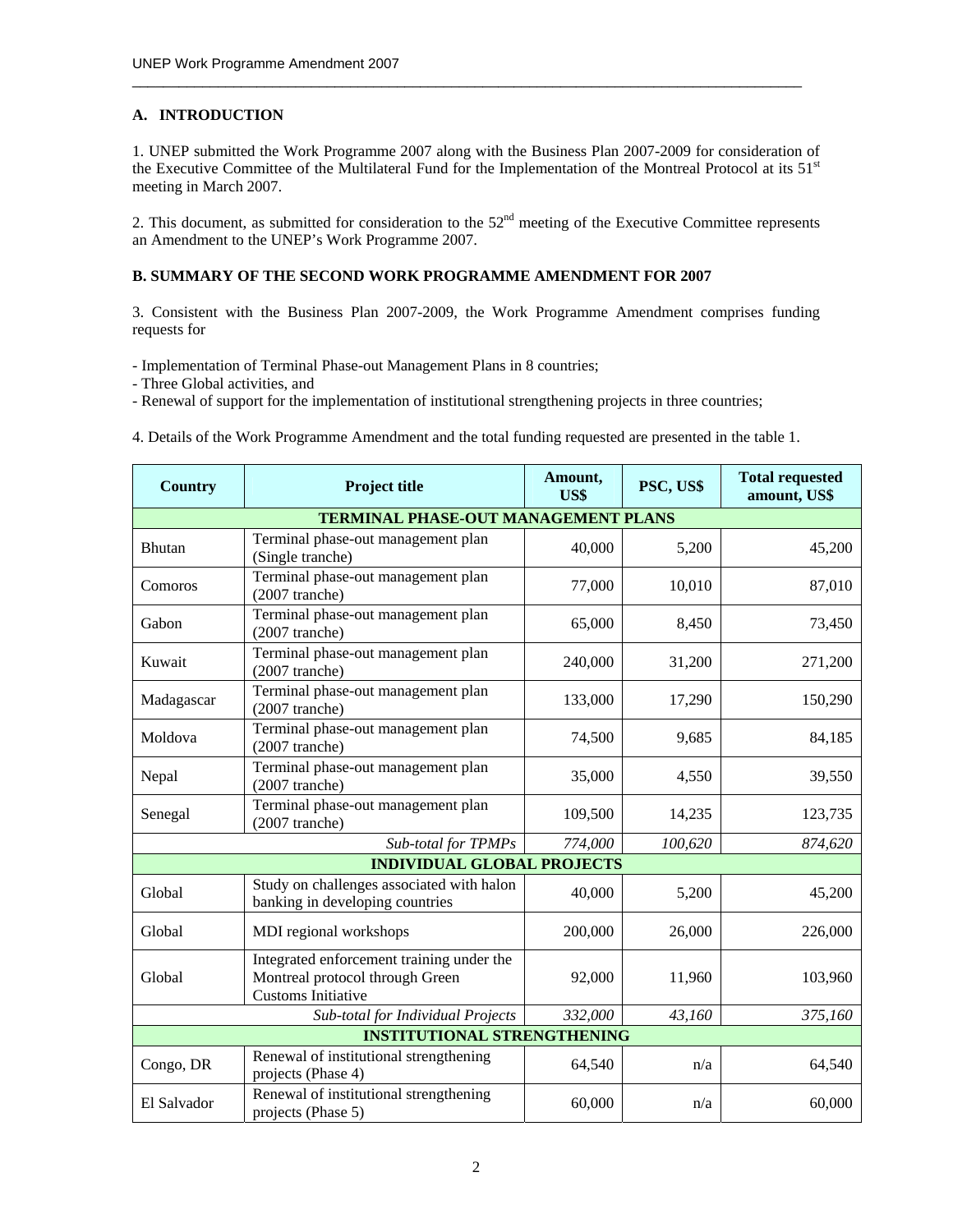| Renewal of institutional strengthening<br>Vietnam<br>projects (Phase 6) |  | 118.976   | n/a     | 118.976   |
|-------------------------------------------------------------------------|--|-----------|---------|-----------|
| Sub-total for Institutional strengthening project renewals              |  | 243.516   |         | 243.516   |
| <b>GRAND TOTAL</b>                                                      |  | 1.349.516 | 143.780 | 1,493,296 |

Table 1. New funding requests to be considered at the 52nd meeting of the Executive Committee

5. Two project proposals for Iran and Bangladesh transitional strategies' non-investment components to be implemented by UNEP will be submitted to the Executive Committee by another Bilateral Agency as described in table 2.

| Country                           | <b>Project title</b>                                          | Amount,<br>US\$ | PSC, US\$ | <b>Total requested</b><br>amount, US\$ |
|-----------------------------------|---------------------------------------------------------------|-----------------|-----------|----------------------------------------|
| <b>PROJECT PROPOSALS</b>          |                                                               |                 |           |                                        |
| Iran (with<br>UNIDO)              | Iran MDI transitional strategy: non-<br>investment components | 118,200         | 15,366    | 133,566                                |
| Bangladesh<br>(with UNDP)         | Bangladesh MDI transitional strategy                          | 235,000         | 30,550    | 265,550                                |
| Sub-total for individual projects |                                                               | 353,200         | 45,916    | 399,116                                |
| <b>TOTAL</b>                      |                                                               | 353,200         | 45,916    | 399,116                                |

Table 2. Items to be submitted to the  $52<sup>nd</sup>$  meeting of the Executive Committee through other Implementing or Bilateral Agency for implementation by UNEP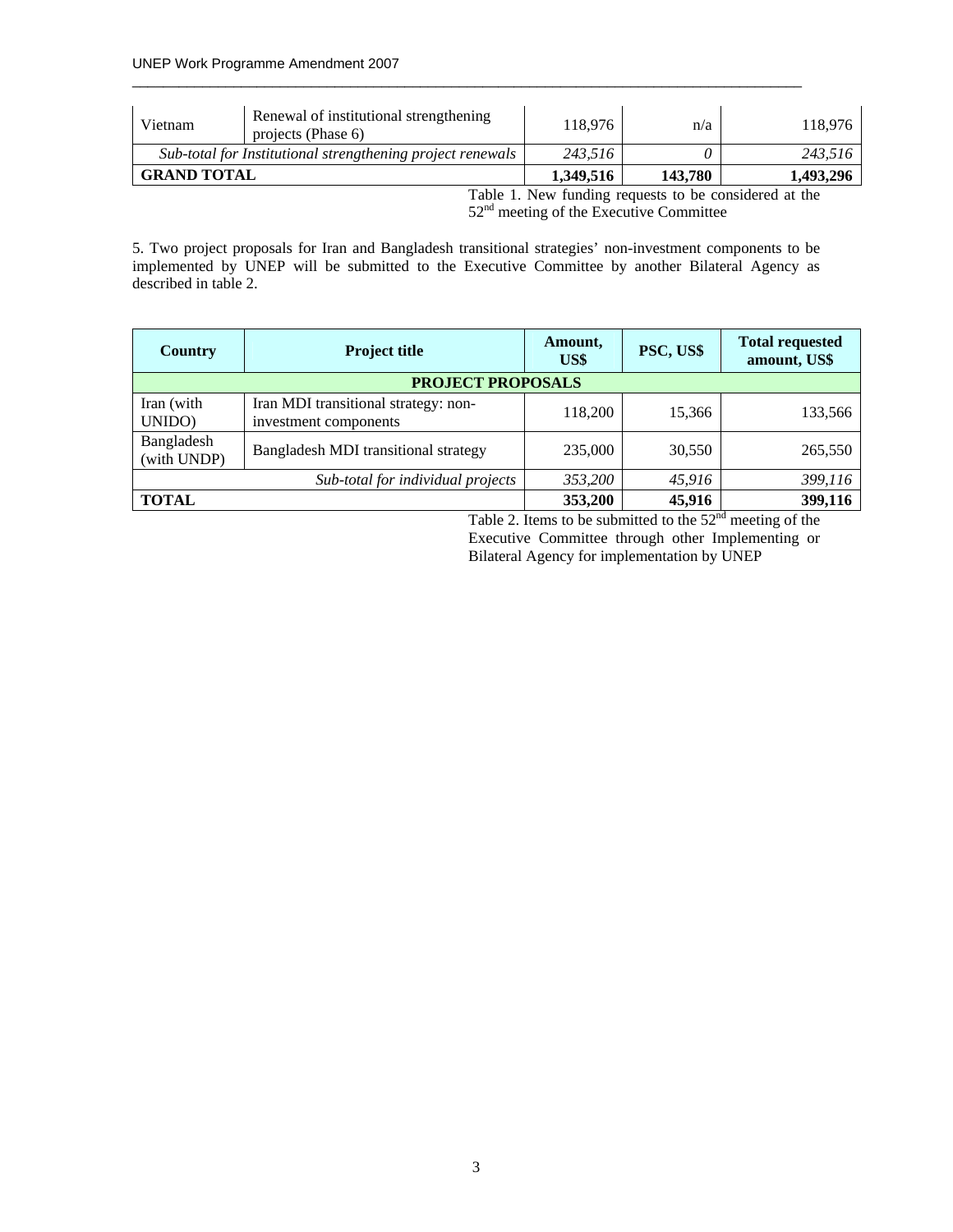## **C. PROJECT CONCEPTS for items to be submitted by UNEP**

| 1 Title:                             | Implementation of the terminal phase-out management plan in Bhutan: non-investment<br>component (Single tranche)                                                                                                                                                                                                                                                                                                                                                                                                                                                                                                                                                                                                                                                                                                                                                                                                                                                                                                                                                                                                                                                                                                                                                                |  |
|--------------------------------------|---------------------------------------------------------------------------------------------------------------------------------------------------------------------------------------------------------------------------------------------------------------------------------------------------------------------------------------------------------------------------------------------------------------------------------------------------------------------------------------------------------------------------------------------------------------------------------------------------------------------------------------------------------------------------------------------------------------------------------------------------------------------------------------------------------------------------------------------------------------------------------------------------------------------------------------------------------------------------------------------------------------------------------------------------------------------------------------------------------------------------------------------------------------------------------------------------------------------------------------------------------------------------------|--|
| <b>Background</b> and<br>objectives: | The Royal Kingdom of Bhutan has acceded to the Vienna Convention and the Montreal<br>Protocol and its five Amendments in August 2004. Bhutan operates under the Article 5. In<br>light of this, the Multilateral Fund approved US \$ 100,000 for the preparation of the CP/RMP<br>of Bhutan and funding for Institutional Strengthening Project for the first year. The Country<br>Programme/Refrigerant Management Plan (CP/RMP) prepared by UNEP and UNDP in<br>consultation with the Government of Bhutan and was approved in July 2005. The CP/RMP<br>assisted the country in meeting its 2005 objectives.                                                                                                                                                                                                                                                                                                                                                                                                                                                                                                                                                                                                                                                                  |  |
|                                      | The Terminal Phase-out Management Plan (TPMP) of Bhutan is prepared with a primary<br>objective of ensuring full compliance of Bhutan with the Montreal Protocol control measures<br>for 2007 and 2010. The principal strategy which is proposed to be adopted is of<br>maximization of recovery and reclamation of CFCs from existing CFC-based refrigeration<br>and air-conditioning equipment and using the same for servicing needs and retrofitting of<br>existing CFC-based equipment with drop-in substitutes wherever feasible. This would be<br>supported by training programs for refrigeration technicians, solvent sector, health sector on<br>CFC free alternatives to CFC based MDIs and enforcement officers for implementation of<br>regulations. Additional regulatory interventions to sustain ODS phase-out would also be<br>implemented in the next 3 years by Bhutan.                                                                                                                                                                                                                                                                                                                                                                                      |  |
|                                      | The Terminal Phase-out Management Plan will be implemented jointly by UNEP and<br>UNDP. The item has been included in the UNEP's Business Plan 2007-2009                                                                                                                                                                                                                                                                                                                                                                                                                                                                                                                                                                                                                                                                                                                                                                                                                                                                                                                                                                                                                                                                                                                        |  |
| Activities:                          | The following activities are planned under the UNEP's component:                                                                                                                                                                                                                                                                                                                                                                                                                                                                                                                                                                                                                                                                                                                                                                                                                                                                                                                                                                                                                                                                                                                                                                                                                |  |
|                                      | Refreshing training of technicians;<br>Policy, regulatory and institutional support;<br>Capacity building for ODS phase-out in MDIs and CTC;<br>$\blacksquare$<br>Coordination and monitoring.<br>$\blacksquare$                                                                                                                                                                                                                                                                                                                                                                                                                                                                                                                                                                                                                                                                                                                                                                                                                                                                                                                                                                                                                                                                |  |
| Description:                         | See the project proposal submitted separately                                                                                                                                                                                                                                                                                                                                                                                                                                                                                                                                                                                                                                                                                                                                                                                                                                                                                                                                                                                                                                                                                                                                                                                                                                   |  |
| Time Frame:                          | TPMP: 36 months (2007 - 2010)                                                                                                                                                                                                                                                                                                                                                                                                                                                                                                                                                                                                                                                                                                                                                                                                                                                                                                                                                                                                                                                                                                                                                                                                                                                   |  |
| Cost:                                | Requested amount (Excluding project support costs)<br><b>US\$ 40,000</b>                                                                                                                                                                                                                                                                                                                                                                                                                                                                                                                                                                                                                                                                                                                                                                                                                                                                                                                                                                                                                                                                                                                                                                                                        |  |
| 2 Title:                             | Implementation of the terminal phase-out management plan in Comoros: (first tranche)                                                                                                                                                                                                                                                                                                                                                                                                                                                                                                                                                                                                                                                                                                                                                                                                                                                                                                                                                                                                                                                                                                                                                                                            |  |
| Background:                          | The Terminal Phase-out Management Plan (TPMP) for CFCs in Comoros built upon the<br>progress made to date to reduce CFC consumption in order to ensure complete phase-out<br>by 2010, at the latest. The project includes the following components: (1) Stakeholders<br>Awareness Programme ; (2) Reporting and Monitoring of TPMP activities, (3) Training of<br>Customs officers and review of ODS regulations ; (4) Strengthening of the Vocational<br>Training Institute and; (5) Monitoring and reporting. All these components will be<br>implemented by UNEP, in cooperation with the Bureau Ozone Comores (NOU) to ensure<br>the final phase-out of CFCs and sustain the achievements of the Refrigeration Management<br>Plan (RMP), Refrigeration Management Plan Update (RMPU) and Terminal management<br>Plan (TPMP). The TPMP will be implemented into two phases, with funding for the second<br>phase being requested at submission of a report on the implementation of the first phase.<br>The attached project agreement includes milestones and expresses the commitment of<br>Comoros to meet all the phase-out targets applicable to the ODS concerned by 2010<br>deadline, without further assistance from the Multilateral Fund. This is a non-Investment |  |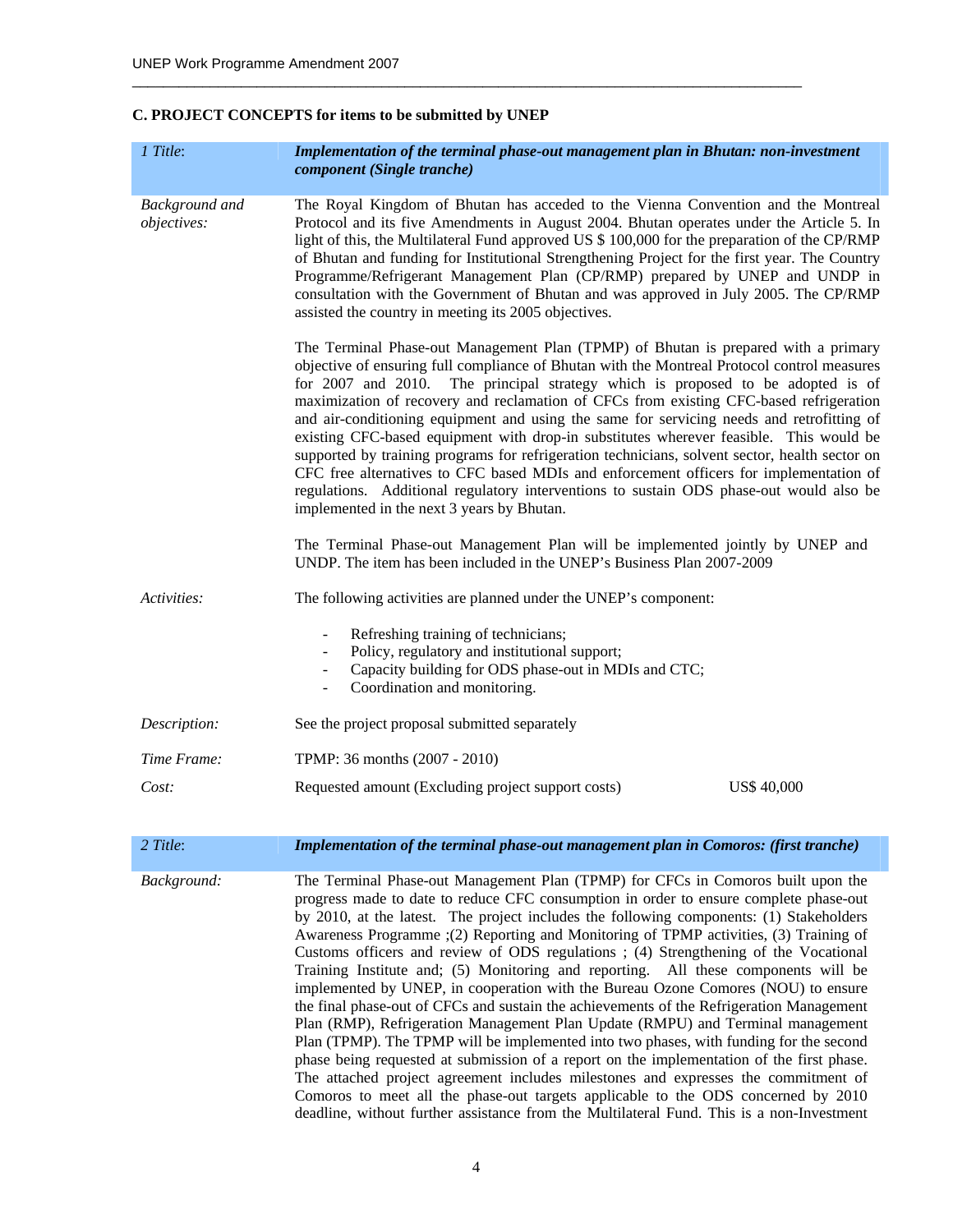TPMP and will be implemented by UNEP only. The item has been included in the UNEP's Business Plan 2007-2009

| Objectives:  | For the implementation of the Montreal Protocol, the Parties are subjected to phase-out<br>schedules defined according to their respective basic consumption of ODS. The obligation set<br>for the parties was accompanied by financial and technical assistance under the programs and<br>projects implemented in the countries since the inception of the Multilateral Funds. The<br>implementation of those programs and projects led to substantial reduction of their ODS<br>consumption and therefore allowed most countries to be in compliance with the target of 50%<br>reduction by the year 2005. Like other developing countries, Comoros must now make<br>additional efforts to ensure total phase-out of CFCs consumption by the year 2010. The<br>actions required to ensure sustainable compliance are included in this Terminal Phase-out<br>Plan whose implementation will allow the country to:                                                                                                                                                                                                                                                                                                                                                                                                                                                                                                                                                                                                                            |
|--------------|-----------------------------------------------------------------------------------------------------------------------------------------------------------------------------------------------------------------------------------------------------------------------------------------------------------------------------------------------------------------------------------------------------------------------------------------------------------------------------------------------------------------------------------------------------------------------------------------------------------------------------------------------------------------------------------------------------------------------------------------------------------------------------------------------------------------------------------------------------------------------------------------------------------------------------------------------------------------------------------------------------------------------------------------------------------------------------------------------------------------------------------------------------------------------------------------------------------------------------------------------------------------------------------------------------------------------------------------------------------------------------------------------------------------------------------------------------------------------------------------------------------------------------------------------|
|              | Consolidate the assets of the previous programs<br>Eliminate the remaining 15% of CFC consumption by 1 January 2010.                                                                                                                                                                                                                                                                                                                                                                                                                                                                                                                                                                                                                                                                                                                                                                                                                                                                                                                                                                                                                                                                                                                                                                                                                                                                                                                                                                                                                          |
| Activities:  | The TPMP includes the following components:<br>Sensitizing of the stakeholders (decision makers, importers, distributors);<br>Reinforcement of the regulatory system.<br>Capacity building for refrigeration technician, customs officer and the media;<br>Equipping of the workshops with small tool-kits for retrofitting and good practices<br>Reinforcement of the logistic and didactic capacities of the National School of<br>Professional Teaching of Anjouan (Refrigeration Department).                                                                                                                                                                                                                                                                                                                                                                                                                                                                                                                                                                                                                                                                                                                                                                                                                                                                                                                                                                                                                                             |
| Description: | See the project proposal submitted separately                                                                                                                                                                                                                                                                                                                                                                                                                                                                                                                                                                                                                                                                                                                                                                                                                                                                                                                                                                                                                                                                                                                                                                                                                                                                                                                                                                                                                                                                                                 |
| Time Frame:  | TPMP: 36 months (2007 - 2010)<br>2007 tranche: 12 months                                                                                                                                                                                                                                                                                                                                                                                                                                                                                                                                                                                                                                                                                                                                                                                                                                                                                                                                                                                                                                                                                                                                                                                                                                                                                                                                                                                                                                                                                      |
| Cost:        | <b>US\$ 77,000</b><br>Requested amount (Excluding project support costs)                                                                                                                                                                                                                                                                                                                                                                                                                                                                                                                                                                                                                                                                                                                                                                                                                                                                                                                                                                                                                                                                                                                                                                                                                                                                                                                                                                                                                                                                      |
| 3 Title:     | Implementation of the terminal phase-out management plan in Gabon: non-investment<br>component (first tranche)                                                                                                                                                                                                                                                                                                                                                                                                                                                                                                                                                                                                                                                                                                                                                                                                                                                                                                                                                                                                                                                                                                                                                                                                                                                                                                                                                                                                                                |
| Background:  | The Terminal Phase-out Management Plan (TPMP) of Gabon is based on the results<br>achieved to date in reducing CFC consumption to bring it below the required 15% limit.<br>The TPMP will allow Gabon to take the ultimate measures to ensure a total phase-out of its<br>CFC ahead of the 2010 deadline. The project includes the following components: (1) a<br>Technical Assistance Programme for the Retrofitting of Refrigeration Equipments<br>(including MAC); (2) a Refresher Training for Customs Officers, (3) Training of<br>Refrigeration Technicians in Good Practices and Retrofit to new Refrigerants; (4)<br>Monitoring and reporting. All these components will be implemented by UNEP and<br>UNDP, in cooperation with Gabon National Ozone Unit (NOU) to ensure total phase-out of<br>CFCs and sustain the achievements of the Refrigeration Management Plan (RMP) and<br>other past activities. The Gabon TPMP will also address ensure no other ODS (such as<br>MeBr and CTC/TCA) are introduced in the country. The TPMP will be implemented in two<br>phases, with funding for the second phase being requested at submission of a report on the<br>implementation of the first phase. The attached project agreement includes milestones and<br>expresses the commitment of the Gabonese Government to meet all the phase-out targets<br>applicable to the ODS concerned by 2010 deadline, without further assistance from the<br>Multilateral Fund. The item has been included in the UNEP's Business Plan 2007-2009 |
| Objectives:  | The main objective of the TPMP is to set up and implement an action plan that will allow the<br>country to meets its commitment of total phase phase-out of some ODS in compliance with                                                                                                                                                                                                                                                                                                                                                                                                                                                                                                                                                                                                                                                                                                                                                                                                                                                                                                                                                                                                                                                                                                                                                                                                                                                                                                                                                       |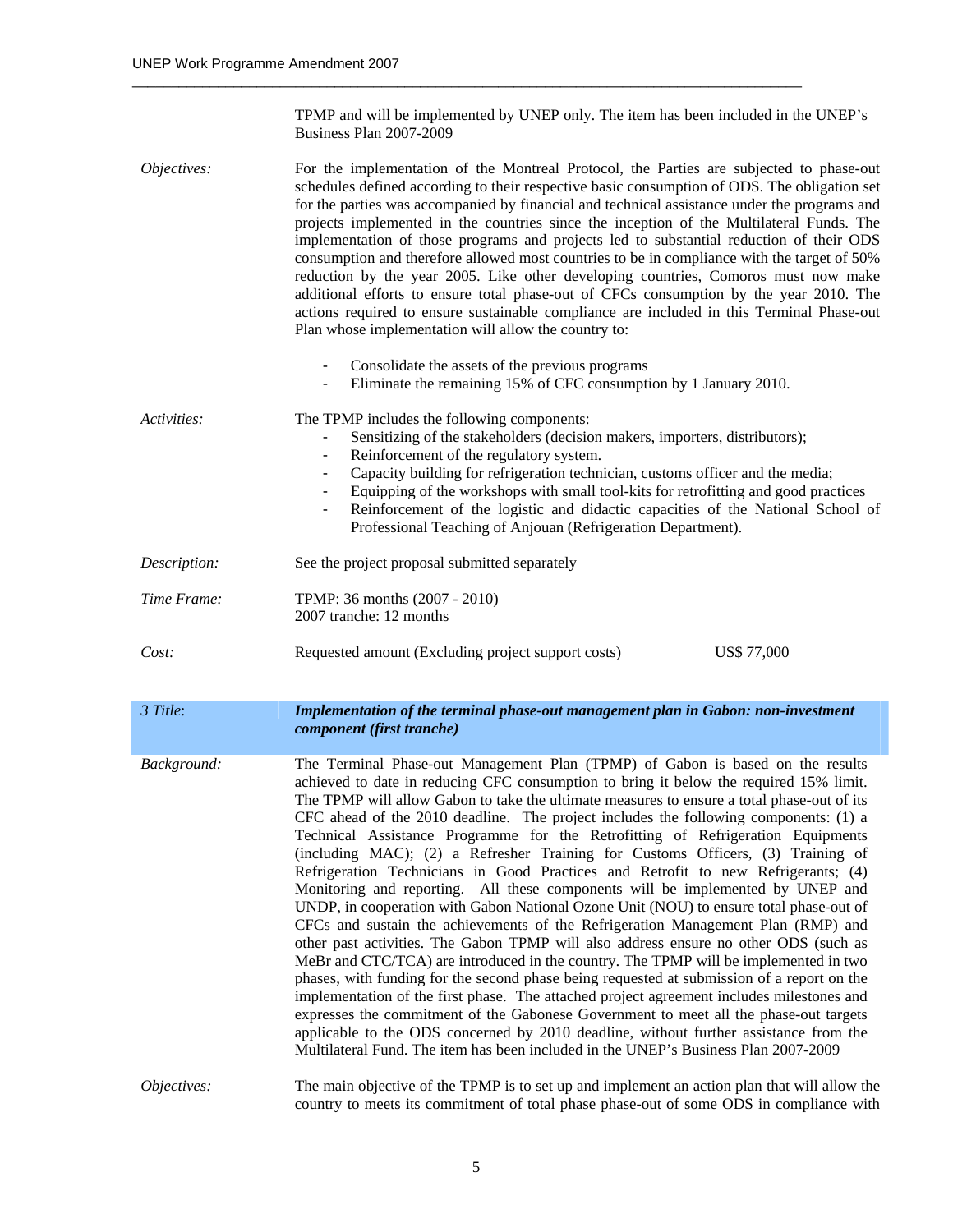|              | the Montreal Protocol schedule by $1st$ January 2010. The Terminal Phase out Management<br>Plan (TPMP) of Gabon is a continuation of the Refrigerant Management Plan (RMP). It will<br>allow for the complete phase-out of ODS consumed in the country, especially the CFCs in the<br>refrigeration sector, and except for the HCFC which will be subject to of separate action<br>plans.                                                                                                                                                                                                                                                                                                                                                                                                                                                                                                                                                                                                                                                     |  |
|--------------|-----------------------------------------------------------------------------------------------------------------------------------------------------------------------------------------------------------------------------------------------------------------------------------------------------------------------------------------------------------------------------------------------------------------------------------------------------------------------------------------------------------------------------------------------------------------------------------------------------------------------------------------------------------------------------------------------------------------------------------------------------------------------------------------------------------------------------------------------------------------------------------------------------------------------------------------------------------------------------------------------------------------------------------------------|--|
| Activities:  | The following activities are planned under the UNEP's component in 2007:                                                                                                                                                                                                                                                                                                                                                                                                                                                                                                                                                                                                                                                                                                                                                                                                                                                                                                                                                                      |  |
|              | Training for refrigeration technicians;<br>Training of Customs officers;<br>Reporting and monitoring.                                                                                                                                                                                                                                                                                                                                                                                                                                                                                                                                                                                                                                                                                                                                                                                                                                                                                                                                         |  |
| Description: | See the project proposal submitted separately                                                                                                                                                                                                                                                                                                                                                                                                                                                                                                                                                                                                                                                                                                                                                                                                                                                                                                                                                                                                 |  |
| Time Frame:  | TPMP: 36 months (2007 - 2010)<br>2007 tranche: 12 months                                                                                                                                                                                                                                                                                                                                                                                                                                                                                                                                                                                                                                                                                                                                                                                                                                                                                                                                                                                      |  |
| Cost:        | Requested amount (Excluding project support costs)<br>US\$ 65,000                                                                                                                                                                                                                                                                                                                                                                                                                                                                                                                                                                                                                                                                                                                                                                                                                                                                                                                                                                             |  |
| 4 Title:     | Implementation of the terminal phase-out management plan in Kuwait: non-investment<br>component (first tranche)                                                                                                                                                                                                                                                                                                                                                                                                                                                                                                                                                                                                                                                                                                                                                                                                                                                                                                                               |  |
| Background:  | The Terminal Phase-Out Management Plan for Kuwait will result in the complete phase-out<br>of CFCs between 2007 and 2010. The project addresses all remaining legible consumption of<br>CFC which is 72.1 ODP Tones. The project includes training, technical assistance and<br>investment activities. The TPMP will allow Kuwait to phase-out its CFCs consumption by<br>January 2010. Because of the very nature of the project, it is essential to adopt a flexible<br>approach in the implementation phase to allow the government to adapt and adjust the<br>proposed strategy according to its needs in accordance with related flexibility decisions of the<br>Multilateral Fund. The grant requested to the MLF by the government of Kuwait for the<br>complete and final phase-out of CFCs in the refrigeration sector is US\$ 789,000 (these<br>amounts do not include agency support costs). Funds will be disbursed in line with the<br>attached agreement. As a results oriented agreement, second tranche payment will be based |  |

on the achievement of the objectives, in respect of the conditions included in the agreement. Implementing Agencies UNEP as LA & UNIDO as Cooperating Agency in consultation with the government of Kuwait agreed to take into consideration decisions 41/100, 45/54, 48/11 & 49/6 during the implementation of the TPMP to ensure achieving best results and outcomes of the project and ensure sustainable compliance with regard to CFC phase out

The State of Kuwait is a member of the Gulf Cooperation Council with an area of approximately 17,818 square kilometres. According to the records of The Public Authority of Civil Information, the estimated population is 3,180,000 in the year 2006. The population expected average growth rate for the next ten years will be from 3 to 5%. Kuwait occupies the north western corner of the Arabian Gulf, between latitudes 28-30 and 30-06 to the north of the Equator and between longitudes 46-30 and 48-30 to the east of Greenwich determines. The weather of the country is typical of the desert geographical region. Summer season extends for six months with daily mean maximum temperature ranges between 42 ºC and 46 ºC; it some times exceeds 50°C. Due to extended summer season and high temperature and humidity, air conditioning is a necessity in Kuwait. Every public and private building, house, office and car is air-conditioned.

In the eighties Kuwait witnessed a turning point in the government efforts for sustainable development and environmental protection. Environment Protection Law No. 62 was issued in 1980. Environmental protection gained more importance and increased attention in Kuwait particularly after the Environmental Crisis of the burning of the oil wells, and the comprehensive devastation and the associated military operations. Law No. 21 of 1995, as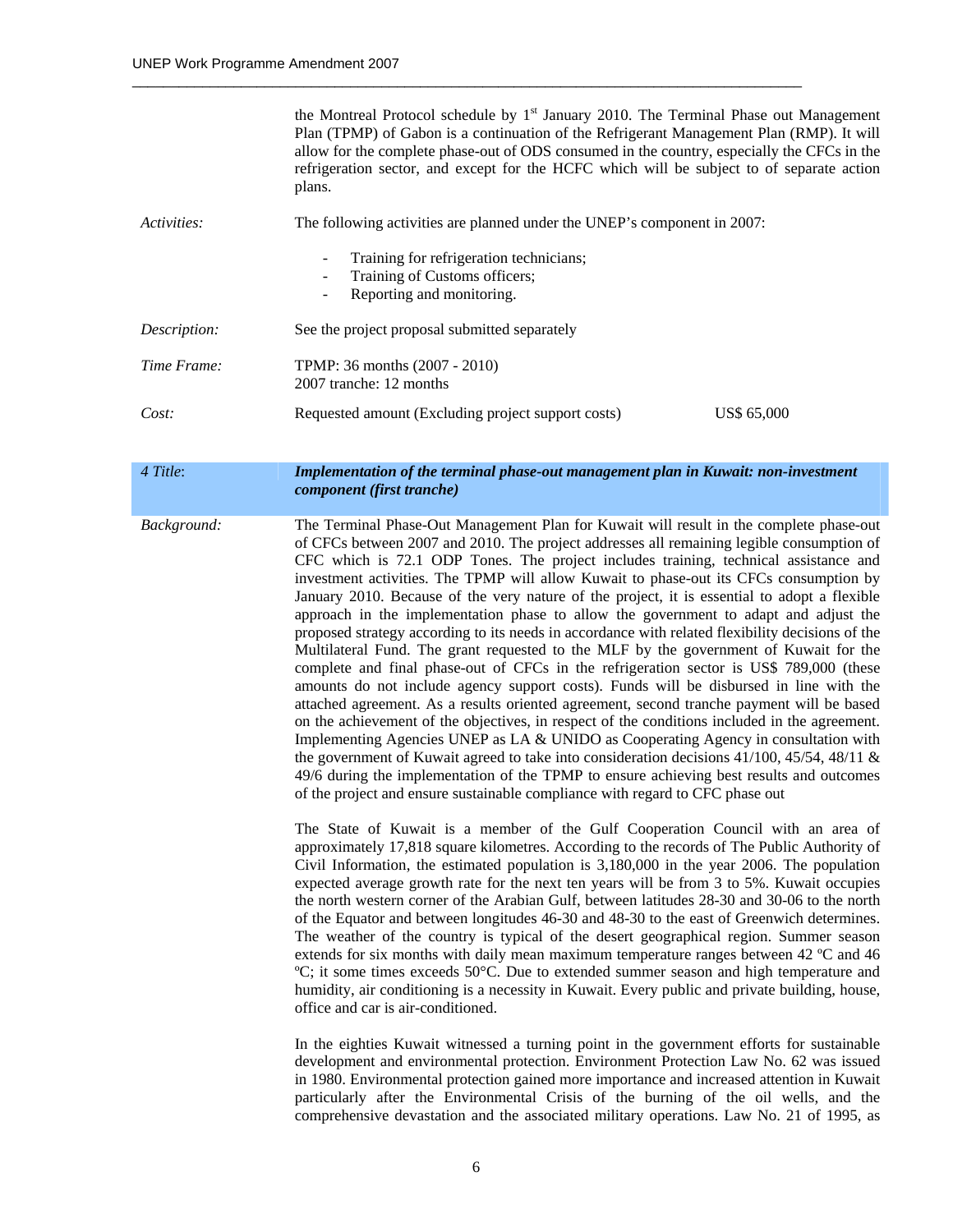|                                      | amended under law No. 16 of 1996, established the Environment Public Authority (EPA),<br>granting it the necessary powers to overcome the various environmental problems. Kuwait<br>has accessed the Vienna Convention and Montreal Protocol in 1992, and London and<br>Copenhagen amendments in 1994 and Montreal Amendment in 2003                                                                                                                                                                                                                                                                                                                        |  |  |
|--------------------------------------|-------------------------------------------------------------------------------------------------------------------------------------------------------------------------------------------------------------------------------------------------------------------------------------------------------------------------------------------------------------------------------------------------------------------------------------------------------------------------------------------------------------------------------------------------------------------------------------------------------------------------------------------------------------|--|--|
|                                      | The item has been included in the UNEP's Business Plan 2007-2009.                                                                                                                                                                                                                                                                                                                                                                                                                                                                                                                                                                                           |  |  |
| Objectives and<br><i>activities:</i> | The strategy set out in this TPMP aims to achieve a full and final phase out of all CFCs in<br>Kuwait by the end of 2010. To achieve the phase-out schedule without significant disruption<br>to the refrigeration supply additional activity or renewed effort need to be applied through:                                                                                                                                                                                                                                                                                                                                                                 |  |  |
|                                      | Policy Update and Enforcement<br>1.<br>Refrigeration Training, Certification & Standardization<br>2.<br>Technical Assistance for the Servicing Sector<br>3.<br>4. MAC R&R and Retrofitting Campaign<br>Project Implementation and Monitoring<br>5.                                                                                                                                                                                                                                                                                                                                                                                                          |  |  |
| Description:                         | See the project proposal submitted separately                                                                                                                                                                                                                                                                                                                                                                                                                                                                                                                                                                                                               |  |  |
| Time Frame:                          | TPMP: 36 months (2007 - 2010)<br>2007 tranche: 12 months                                                                                                                                                                                                                                                                                                                                                                                                                                                                                                                                                                                                    |  |  |
| Cost:                                | Requested amount (Excluding project support costs)<br>US\$ 240,000                                                                                                                                                                                                                                                                                                                                                                                                                                                                                                                                                                                          |  |  |
| 5 Title:                             | Implementation of the terminal phase-out management plan in Madagascar: (first<br><i>tranche</i> )                                                                                                                                                                                                                                                                                                                                                                                                                                                                                                                                                          |  |  |
| Background:                          | The Terminal Phase-out Management Plan (TPMP) for CFCs in Madagascar shall be build<br>upon the progress undertaken to date to reduce CFC consumption in order to ensure complete<br>phase-out by 2010, at the latest. The project includes the following components: (1)<br>Additional training for technicians in refrigeration in Good practices in refrigeration and<br>retrofitting (2)Additional Training for customs officers, (3) Assistance Programme for the<br>review of the ODS Decree and; (4) Monitoring and reporting. All these components will be<br>implemented by UNEP, in cooperation with the Bureau National Ozone (NOU) -Madagascar. |  |  |

To ensure the final phase-out of CFCs and sustain the achievements of the Refrigeration Management Plan (RMP), Refrigeration Management Plan Update (RMPU) and Terminal management Plan (TPMP). The TPMP will be implemented into two phases, with funding for the second phase being requested at submission of a report on the implementation of the first phase. The attached project agreement includes milestones and expresses the commitment of Madagascar to meet all the phase-out targets applicable to the ODS concerned by 2010 deadline, without further assistance from the Multilateral Fund. This is a non-Investment TPMP and will be implemented by UNEP only. The item has been included in the UNEP's Business Plan 2007-2009.

#### *Objectives:* The objectives of this project are:

To enable Madagascar to meet its obligations to phase out the consumption of Annex A CFCs under the Montreal Protocol, achieving complete phase-out by January 2010;

To achieve the CFC phase-out without compromising the performance or effectiveness of refrigeration systems in the country;

To minimize the economic impact to the country of achieving the CFC phase-out;

To ensure that measures are in place to sustain not only the CFC phase-out, but also sustain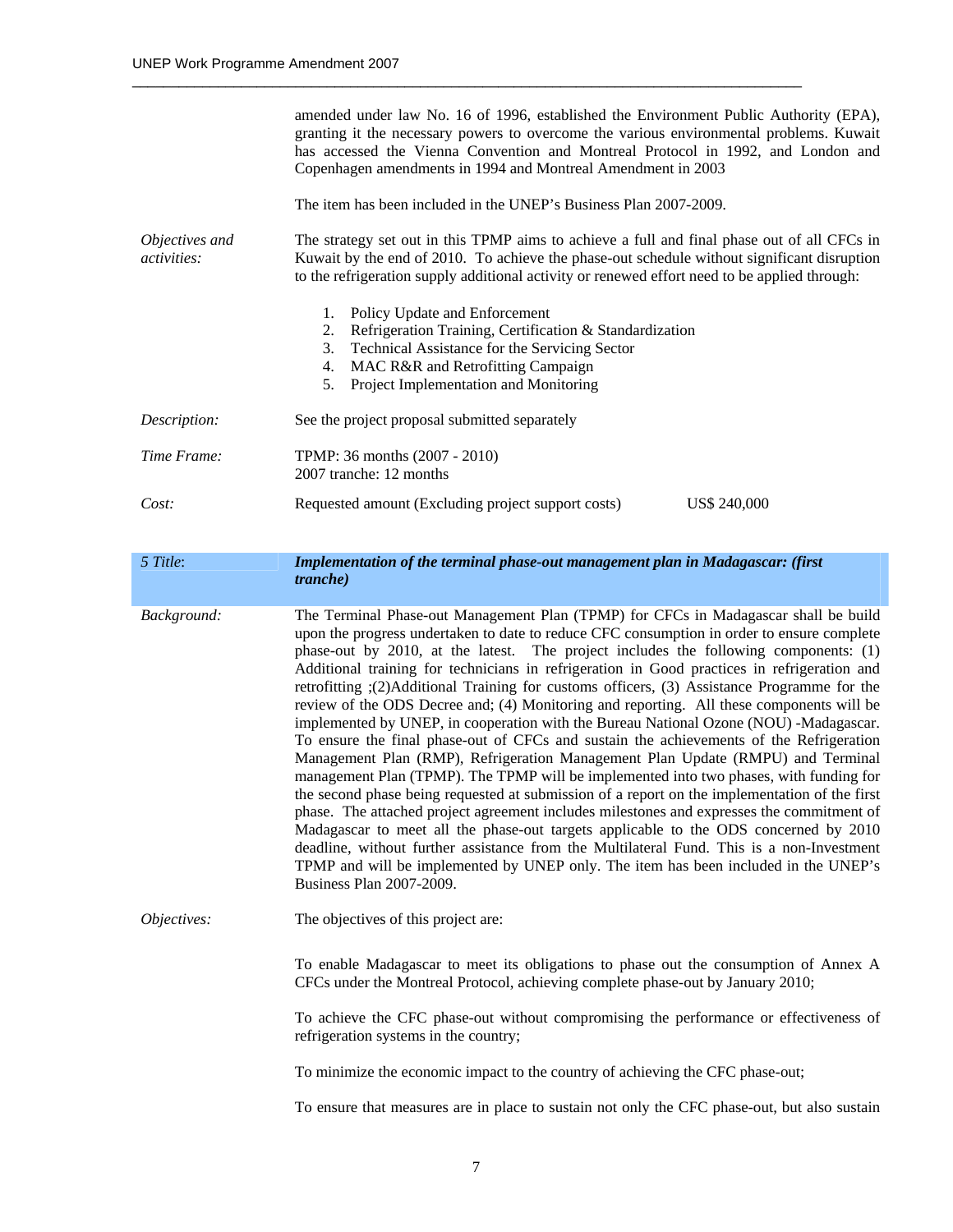|                                      | zero consumption of other ODS controlled by the Montreal Protocol.                                                                                                                                                                                                                                                                                                                                                                                                                                                                                                                                                                                                                                                                                                                                                                                                                                                                                                                                                                                                                                                                                                                        |  |
|--------------------------------------|-------------------------------------------------------------------------------------------------------------------------------------------------------------------------------------------------------------------------------------------------------------------------------------------------------------------------------------------------------------------------------------------------------------------------------------------------------------------------------------------------------------------------------------------------------------------------------------------------------------------------------------------------------------------------------------------------------------------------------------------------------------------------------------------------------------------------------------------------------------------------------------------------------------------------------------------------------------------------------------------------------------------------------------------------------------------------------------------------------------------------------------------------------------------------------------------|--|
| Activities:                          | The following activities are planned under the work plan for 2007:                                                                                                                                                                                                                                                                                                                                                                                                                                                                                                                                                                                                                                                                                                                                                                                                                                                                                                                                                                                                                                                                                                                        |  |
|                                      | Banning of the import of all the ODS-containing equipment commencing in 2008;<br>$\circ$<br>Gradually reducing and Banning of the import of ODS commencing in January 2010;<br>$\circ$<br>Promoting the Good Practices in Refrigeration in the Domestic sub-sector<br>and<br>$\circ$<br>encouraging industrial and Commercial sub-sectors to continue the use of recovery and<br>recycling equipment;<br>Creating a centre for training and information exchange in order to keep the momentum<br>$\circ$<br>regarding the use of Good practices in refrigeration and give to the technicians the<br>possibilities to face the introduction of the new substances and technologies.                                                                                                                                                                                                                                                                                                                                                                                                                                                                                                       |  |
| Description:                         | See the project proposal submitted separately                                                                                                                                                                                                                                                                                                                                                                                                                                                                                                                                                                                                                                                                                                                                                                                                                                                                                                                                                                                                                                                                                                                                             |  |
| Time Frame:                          | TPMP: 36 months (2007 - 2010)<br>2007 tranche: 12 months                                                                                                                                                                                                                                                                                                                                                                                                                                                                                                                                                                                                                                                                                                                                                                                                                                                                                                                                                                                                                                                                                                                                  |  |
| Cost:                                | Requested amount (Excluding project support costs)<br>US\$ 133,000                                                                                                                                                                                                                                                                                                                                                                                                                                                                                                                                                                                                                                                                                                                                                                                                                                                                                                                                                                                                                                                                                                                        |  |
| 6 Title:                             | Implementation of the terminal phase-out management plan in Moldova: non-investment                                                                                                                                                                                                                                                                                                                                                                                                                                                                                                                                                                                                                                                                                                                                                                                                                                                                                                                                                                                                                                                                                                       |  |
|                                      | component (first tranche)                                                                                                                                                                                                                                                                                                                                                                                                                                                                                                                                                                                                                                                                                                                                                                                                                                                                                                                                                                                                                                                                                                                                                                 |  |
| <b>Background</b> and<br>objectives: | The Terminal CFC Phase-out Management Plan (TPMP) will result in the complete phase-<br>out of CFCs by 1 January 2010. The project includes capacity building, technical assistance<br>and investment activities. The TPMP will allow the Government of Moldova to phase-out its<br>CFCs consumption by January 2010. Because of the very nature of the project, it is essential<br>to adopt a flexible approach in the implementation phase to allow the Government to adapt<br>and adjust the proposed strategy according to its needs.<br>The grant requested to the MLF by the Government of Moldova for the complete phase-out<br>of CFCs in the refrigeration sector is US\$ 520,000 (excluding agency support costs). Funds<br>will be disbursed in line with the attached Agreement between the Government of Moldova<br>and the Executive Committee. As a results oriented Agreement, future payments will be<br>based on the achievement of the objectives, in respect of the conditions included in the<br>Agreement. This is a new terminal phase-out plan to be implemented jointly by UNEP and<br>UNDP.<br>The item has been included in the UNEP's Business Plan 2007-2009 |  |
| Activities:                          | The following activities are being proposed in the TPMP of Moldova:                                                                                                                                                                                                                                                                                                                                                                                                                                                                                                                                                                                                                                                                                                                                                                                                                                                                                                                                                                                                                                                                                                                       |  |
|                                      | Upgraded capability of the customs to ensure compliance and update of the current<br>regulations to support the phase-out by strengthening the control of the use of ODS and the<br>certification system for technicians;                                                                                                                                                                                                                                                                                                                                                                                                                                                                                                                                                                                                                                                                                                                                                                                                                                                                                                                                                                 |  |
|                                      | Extend the training in improved service methods including the use of alternative refrigerants,<br>oil handling, brazing with protective gas, test pressurisation and vacuum testing. This will<br>extend the life time of equipment and reduce the concerns at the market of using alternative<br>refrigerants and hygroscopic oils;                                                                                                                                                                                                                                                                                                                                                                                                                                                                                                                                                                                                                                                                                                                                                                                                                                                      |  |
|                                      | Improvement of the training capability of existing and future service technicians                                                                                                                                                                                                                                                                                                                                                                                                                                                                                                                                                                                                                                                                                                                                                                                                                                                                                                                                                                                                                                                                                                         |  |
|                                      | Ensure that a system to establish a Code of Good Practice is initiated in the trade to support<br>the implementation of new service methods that technicians have been trained on;<br>Subsidies to upgrade service equipment;                                                                                                                                                                                                                                                                                                                                                                                                                                                                                                                                                                                                                                                                                                                                                                                                                                                                                                                                                             |  |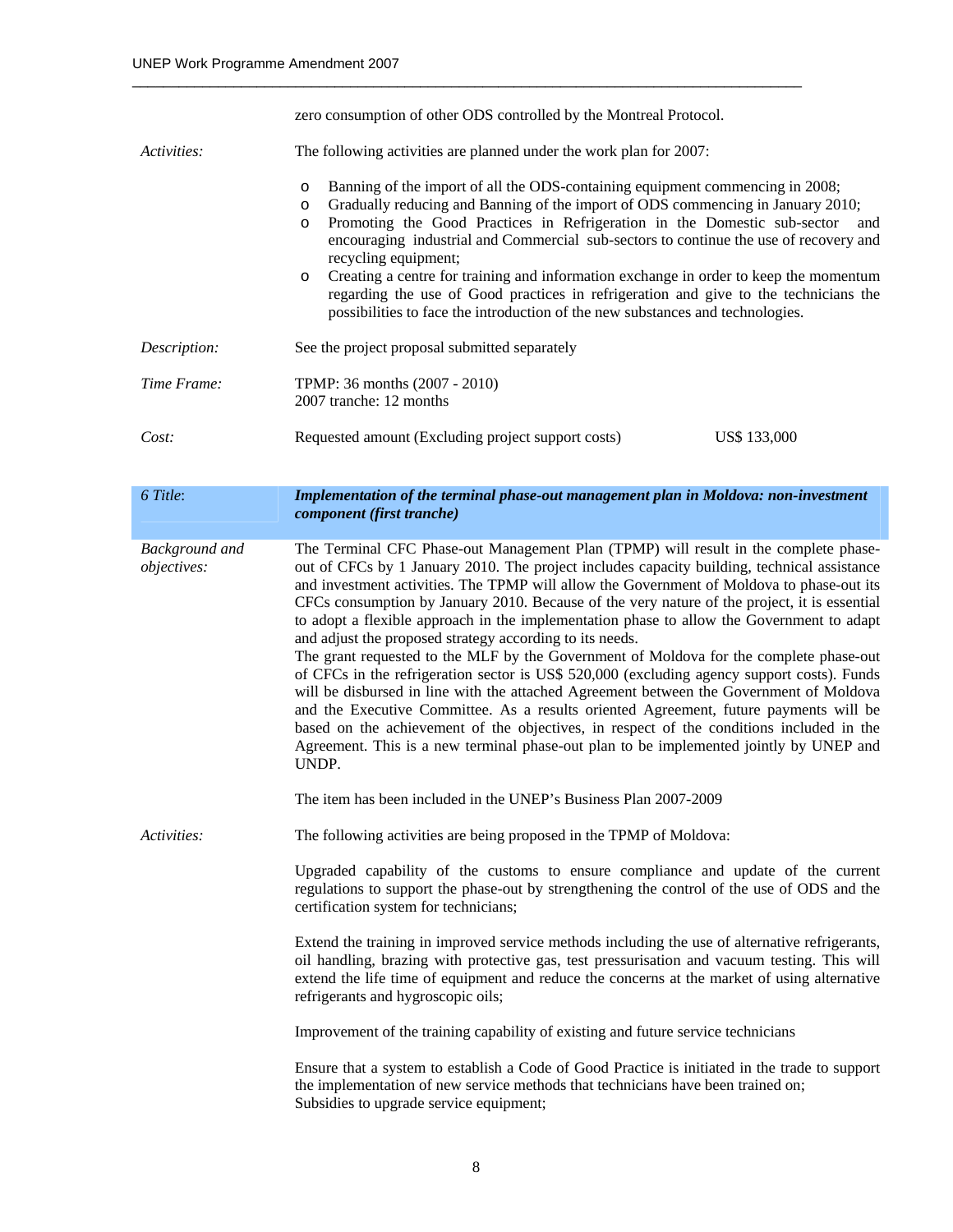|              | Monitoring and evaluation by the PMU;<br>Targeted information to the service technicians and equipment owners;                                                                                                                                                                                                                                                                                                                                                                                                                                                                                                                                                                                                                                                                                                                      |  |  |
|--------------|-------------------------------------------------------------------------------------------------------------------------------------------------------------------------------------------------------------------------------------------------------------------------------------------------------------------------------------------------------------------------------------------------------------------------------------------------------------------------------------------------------------------------------------------------------------------------------------------------------------------------------------------------------------------------------------------------------------------------------------------------------------------------------------------------------------------------------------|--|--|
|              | Improve the functionality of the handling of recovered refrigerants through a re-use scheme<br>including training and providing equipment that can ensure that reclaimed refrigerant is of<br>acceptable and verified quality before it is supplied back to the market;                                                                                                                                                                                                                                                                                                                                                                                                                                                                                                                                                             |  |  |
| Description: | See the project proposal submitted separately                                                                                                                                                                                                                                                                                                                                                                                                                                                                                                                                                                                                                                                                                                                                                                                       |  |  |
| Time Frame:  | TPMP: 36 months (2007 - 2010)<br>2007 tranche: 12 months                                                                                                                                                                                                                                                                                                                                                                                                                                                                                                                                                                                                                                                                                                                                                                            |  |  |
| Cost:        | Requested amount (Excluding project support costs)<br><b>US\$ 74,500</b>                                                                                                                                                                                                                                                                                                                                                                                                                                                                                                                                                                                                                                                                                                                                                            |  |  |
| 7 Title:     | Implementation of the terminal phase-out management plan in Nepal: non-investment<br>component (first tranche)                                                                                                                                                                                                                                                                                                                                                                                                                                                                                                                                                                                                                                                                                                                      |  |  |
| Background   | In order that the activities proposed in the TPMP contribute to the TPMP objectives, it is<br>important to develop credible assessments of CFC consumption patterns and trends in Nepal,<br>both historical and in future, and a strategy to address the CFC demand. The demand for<br>CFCs has generally shown a downward trend since 2000. Due to the seizure of an illegally<br>imported CFC consignment in 2001, Nepal banned imports of CFCs from 2002 and reached<br>an agreement with the MOP on disposal the seized CFCs. As such, Nepal's reported annual<br>consumption of CFCs under Article-7F has been zero since 2001. The domestic demand is<br>met through controlled release of CFCs from the seized consignment. From 2007 until 2009,<br>not more than 4.05 ODP tonnes would be released in the market annually. |  |  |
|              | The activities proposed in the TPMP will aim to reduce the Nepal's CFC demand sustainably<br>and in compliance with agreed annual levels and include provisions for supporting<br>Government and industry in meeting these targets. The preliminary survey has identified<br>more than 29 MDI products in the market, while the number of the patients in Nepal would<br>be around 500,000. The NOU is collecting details information following Excom decision<br>51/34 and would make proposal to Excom later. Therefore under this TPMP, MDI issue<br>would not be addressed.                                                                                                                                                                                                                                                     |  |  |
|              | This TPMP will be implemented jointly by UNEP and UNDP. The item has been included<br>in UNEP's Business Plan 2007-2009.                                                                                                                                                                                                                                                                                                                                                                                                                                                                                                                                                                                                                                                                                                            |  |  |
| Objectives:  | The main objectives of the Nepal Terminal Phase-out Management Plan are:                                                                                                                                                                                                                                                                                                                                                                                                                                                                                                                                                                                                                                                                                                                                                            |  |  |
|              | - To enable Nepal to meet its Montreal Protocol obligations related to consumption and<br>management of CFCs;<br>- To eliminate Nepal's consumption of virgin CFCs in a sustainable fashion, through<br>development and implementation of a combination of investment, training, technical support<br>and policy/management support components by 1 January 2010.                                                                                                                                                                                                                                                                                                                                                                                                                                                                   |  |  |
| Activities   | The rationale for the key activities selected under the TPMP is based on inputs from NOU,<br>UNDP, UNEP, and representatives of the trade association, as well as analysis of the<br>completed RMP/RMP Update activities. In order to meet the TPMP objectives, the following<br>activities are proposed:<br>Policy, regulatory and institutional support<br>٠<br>Training, capacity-building and awareness activities<br>٠<br>Technical assistance and equipment support for servicing and training establishments<br>٠<br>Technical assistance and incentive programme for end-users<br>٠                                                                                                                                                                                                                                         |  |  |
|              |                                                                                                                                                                                                                                                                                                                                                                                                                                                                                                                                                                                                                                                                                                                                                                                                                                     |  |  |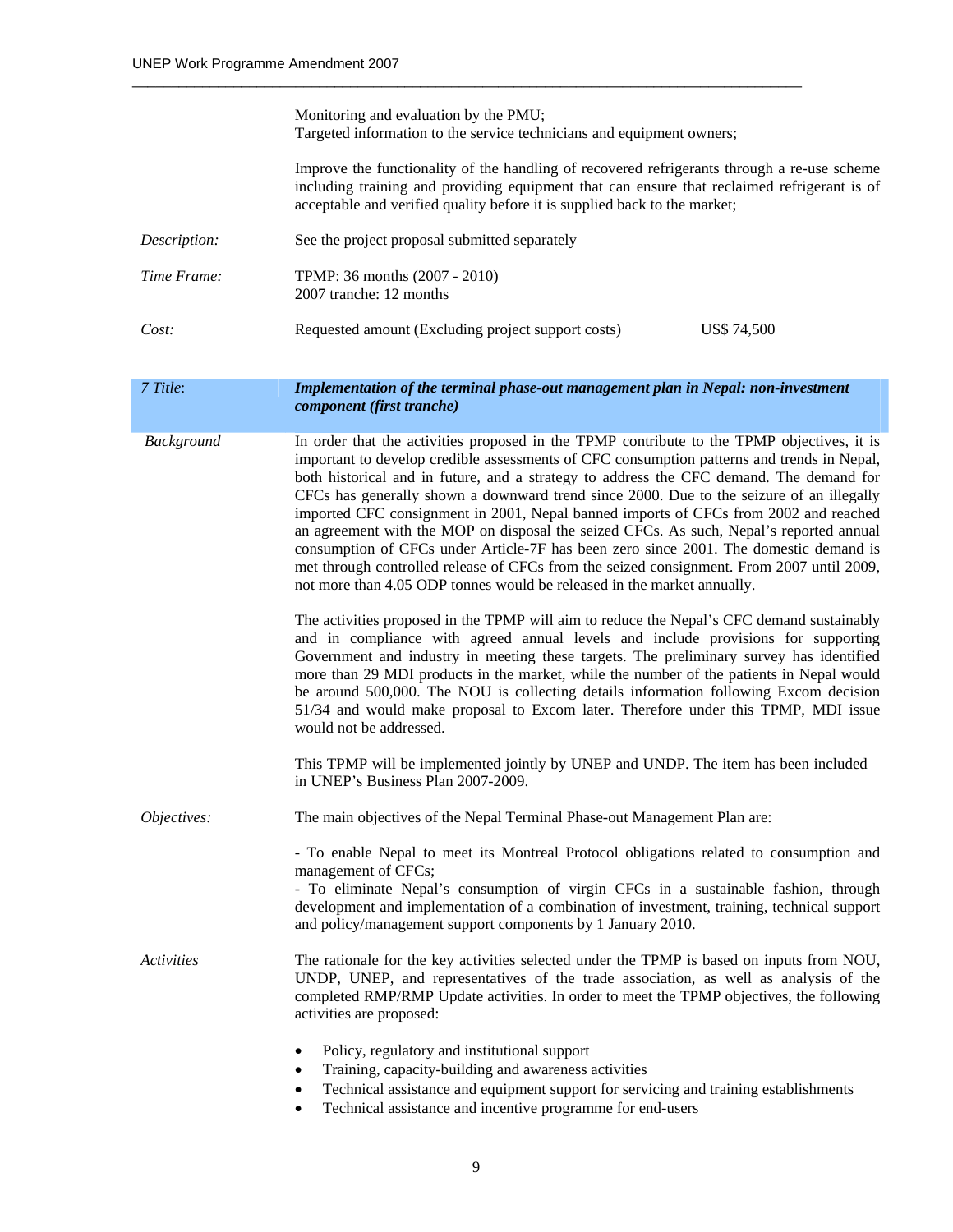|              | Coordination and monitoring<br>٠                                                                                                                                                                                                                                                                                                                                                                                                                                                                                                                                                                                                                                                                                                                                                                                                                                                                                                                                                                                                                                                                                                                                                                                                                                                                          |  |  |
|--------------|-----------------------------------------------------------------------------------------------------------------------------------------------------------------------------------------------------------------------------------------------------------------------------------------------------------------------------------------------------------------------------------------------------------------------------------------------------------------------------------------------------------------------------------------------------------------------------------------------------------------------------------------------------------------------------------------------------------------------------------------------------------------------------------------------------------------------------------------------------------------------------------------------------------------------------------------------------------------------------------------------------------------------------------------------------------------------------------------------------------------------------------------------------------------------------------------------------------------------------------------------------------------------------------------------------------|--|--|
| Description: | See the TPMP project proposal submitted separately                                                                                                                                                                                                                                                                                                                                                                                                                                                                                                                                                                                                                                                                                                                                                                                                                                                                                                                                                                                                                                                                                                                                                                                                                                                        |  |  |
| Time Frame:  | TPMP: 36 months (2007 - 2010)<br>2007 tranche: 12 months                                                                                                                                                                                                                                                                                                                                                                                                                                                                                                                                                                                                                                                                                                                                                                                                                                                                                                                                                                                                                                                                                                                                                                                                                                                  |  |  |
| Cost:        | Requested amount (Excluding project support costs)<br>US\$ 35,000                                                                                                                                                                                                                                                                                                                                                                                                                                                                                                                                                                                                                                                                                                                                                                                                                                                                                                                                                                                                                                                                                                                                                                                                                                         |  |  |
| 8 Title:     | Implementation of the terminal phase-out management plan in Senegal: non-investment<br>component (first tranche)                                                                                                                                                                                                                                                                                                                                                                                                                                                                                                                                                                                                                                                                                                                                                                                                                                                                                                                                                                                                                                                                                                                                                                                          |  |  |
| Background:  | The Terminal Phase-out Management Plan (TPMP) for CFCs in Senegal shall be build<br>upon the progress made to date to reduce CFC consumption in order to ensure complete<br>phase-out by 2010, at the latest. The project includes the following components: (1)<br>Review of the legislation and vulgarization (2) Centers for R&R and retrofit, (3) Training<br>and identifiers for customs; (4) Training and Tool kits for technicians and; (5) Monitoring<br>and reporting. All these components will be implemented by UNEP and UNIDO, in<br>cooperation with the National Ozone Office Senegal (NOO) to ensure the final phase-out of<br>CFCs and sustain the achievements of the Refrigeration Management Plan (RMP),<br>Refrigeration Management Plan Update (RMPU) and Terminal management Plan (TPMP).<br>The TPMP will be implemented into two phases, with funding for the second phase being<br>requested at submission of a report on the implementation of the first phase. The attached<br>project agreement includes milestones and expresses the commitment of Senegal to meet<br>all the phase-out targets applicable to the ODS concerned by 2010 deadline, without further<br>assistance from the Multilateral Fund.<br>The item has been included in UNEP's Business Plan 2007-2009 |  |  |
| Objectives:  | The main objectives of this TPMP project are:                                                                                                                                                                                                                                                                                                                                                                                                                                                                                                                                                                                                                                                                                                                                                                                                                                                                                                                                                                                                                                                                                                                                                                                                                                                             |  |  |
|              | • To enable Senegal to meet its obligations to phase out the consumption of Annex A CFCs<br>under the Montreal Protocol, achieving complete phase-out by January 2010;                                                                                                                                                                                                                                                                                                                                                                                                                                                                                                                                                                                                                                                                                                                                                                                                                                                                                                                                                                                                                                                                                                                                    |  |  |
|              | • To achieve the CFC phase-out without compromising the performance or effectiveness of<br>refrigeration systems in the country;                                                                                                                                                                                                                                                                                                                                                                                                                                                                                                                                                                                                                                                                                                                                                                                                                                                                                                                                                                                                                                                                                                                                                                          |  |  |
|              | To minimize the economic impact to the country of achieving the CFC phase-out;                                                                                                                                                                                                                                                                                                                                                                                                                                                                                                                                                                                                                                                                                                                                                                                                                                                                                                                                                                                                                                                                                                                                                                                                                            |  |  |
|              | To Consolidate the assets of the previous programs                                                                                                                                                                                                                                                                                                                                                                                                                                                                                                                                                                                                                                                                                                                                                                                                                                                                                                                                                                                                                                                                                                                                                                                                                                                        |  |  |
|              | To ensure that measures are in place to sustain not only the CFC phase-out, but also<br>sustain zero consumption of other ODS controlled by the Montreal Protocol after 2010 except<br>HCFCs and Methyl Bromide.                                                                                                                                                                                                                                                                                                                                                                                                                                                                                                                                                                                                                                                                                                                                                                                                                                                                                                                                                                                                                                                                                          |  |  |
| Activities:  | The following activities are planned under the UNEP's component:                                                                                                                                                                                                                                                                                                                                                                                                                                                                                                                                                                                                                                                                                                                                                                                                                                                                                                                                                                                                                                                                                                                                                                                                                                          |  |  |
|              | Review of the ODS legislation and public awareness;<br>Training for refrigeration technicians;<br>Training for Customs officers;<br>۰<br>Monitoring.<br>$\overline{\phantom{a}}$                                                                                                                                                                                                                                                                                                                                                                                                                                                                                                                                                                                                                                                                                                                                                                                                                                                                                                                                                                                                                                                                                                                          |  |  |
| Description: | See the TPMP project proposal submitted separately                                                                                                                                                                                                                                                                                                                                                                                                                                                                                                                                                                                                                                                                                                                                                                                                                                                                                                                                                                                                                                                                                                                                                                                                                                                        |  |  |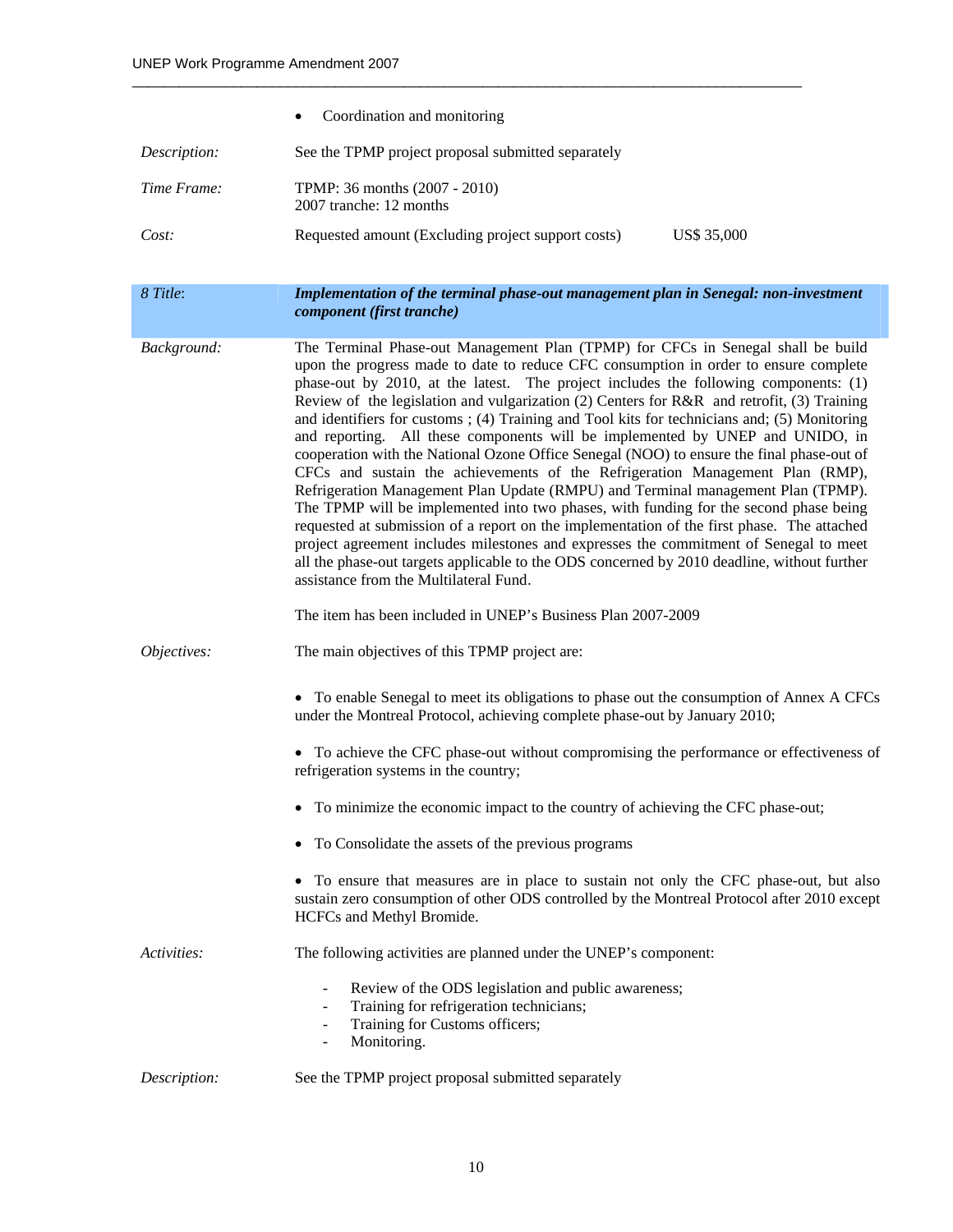| Time Frame:  | TPMP: 36 months (2007 - 2010)<br>2007 tranche: 12 months                                                                                                                                                                                                                                                                                                                                                                                                                                                                                                                                                                                                                                                                                                                                                                                                                                                                                                                                                                                                                                                        |  |  |
|--------------|-----------------------------------------------------------------------------------------------------------------------------------------------------------------------------------------------------------------------------------------------------------------------------------------------------------------------------------------------------------------------------------------------------------------------------------------------------------------------------------------------------------------------------------------------------------------------------------------------------------------------------------------------------------------------------------------------------------------------------------------------------------------------------------------------------------------------------------------------------------------------------------------------------------------------------------------------------------------------------------------------------------------------------------------------------------------------------------------------------------------|--|--|
| Cost:        | Requested amount (Excluding project support costs)<br>US\$ 109,500                                                                                                                                                                                                                                                                                                                                                                                                                                                                                                                                                                                                                                                                                                                                                                                                                                                                                                                                                                                                                                              |  |  |
| 9 Title:     | Study on challenges associated with halon banking in developing countries                                                                                                                                                                                                                                                                                                                                                                                                                                                                                                                                                                                                                                                                                                                                                                                                                                                                                                                                                                                                                                       |  |  |
| Background:  | Effective and sustainable halon bank management over the long term is the key for Article 5<br>countries to successfully comply with the halon provisions of the Montreal Protocol. While<br>the global halon phase out is succeeding, Article 5 countries must focus on long-term<br>strategic halon management and banking for critical uses. Some halon banks established by<br>the Multilateral Fund are experiencing implementation challenges and require further<br>assistance. An investigation is needed of the challenges associated with halon banking and<br>proposals for improving halon banks. Such a study could help managers of Multilateral Fund-<br>supported halon banks develop strategies and modalities that will ensure long-term<br>sustainability of their halon bank operations to serve remaining critical uses.                                                                                                                                                                                                                                                                   |  |  |
|              | This proposal is in accordance with Decision $51/8$ (b) (iv), whereby UNEP was requested to<br>submit a proposal for the study for the consideration of the 52nd Meeting of the Executive<br>Committee.                                                                                                                                                                                                                                                                                                                                                                                                                                                                                                                                                                                                                                                                                                                                                                                                                                                                                                         |  |  |
| Objectives:  | The objective of this project is to:                                                                                                                                                                                                                                                                                                                                                                                                                                                                                                                                                                                                                                                                                                                                                                                                                                                                                                                                                                                                                                                                            |  |  |
|              | Undertake a study to investigate the challenges associated with halon banking and<br>٠<br>propose methods for improving halon banks.<br>Identify practical measures/guidance that halon bank managers can take/consider to<br>٠<br>improve the operation and sustainability of their halon banks, based on the<br>experience of existing successful halon bank operations<br>Contribute to the long term sustainability of halon banks established under the<br>٠<br>Multilateral Fund by helping developing country halon bank managers design and<br>implement effective long-term strategies.                                                                                                                                                                                                                                                                                                                                                                                                                                                                                                                |  |  |
| Description: | This project will develop a study on the current state of halon banks supported by the<br>Multilateral Fund, their management capacity, the business model and plan for the centers,<br>the quantities of halon reclaimed and reused as a result of those banks, who has the halon to<br>be recycled, who needs to buy halon, who is going to sell halon, how much is expected on a<br>yearly and monthly basis. Have the centers done such a plan? And if not, why not? What<br>would it take to perform a business plan for the ones that don't have it? The study will also<br>identify the problems experienced by the centers, common challenges facing these banks, and<br>strategies to ensure that the banks could operate without requesting further assistance from<br>the Multilateral Fund. It will additionally include lessons from successful developed country<br>halon banks that could help their counterparts in developing countries. The audience of the<br>document are the managers of halon banks, but other interested parties in this sector should<br>also find the document useful. |  |  |
|              | Information will be collected directly from halon bank managers, National Ozone Units, and<br>the Implementing Agencies and bilateral agencies that have assisted the countries with<br>establishing their halon banks. The information will be collected via email, telephone and<br>other low-cost methods. The study will use the Multilateral Fund evaluation as a key<br>reference document and its conclusions will help guide the direction of the study. It will also<br>draw on Halon Technical Options Committee (HTOC) information, assessment and the halon<br>sector evaluations conducted under the Multilateral Fund. If possible, it will also use existing                                                                                                                                                                                                                                                                                                                                                                                                                                     |  |  |

This study will be developed by experts drawn from the field and in consultation with the HTOC. UNEP's Compliance Assistance Programme (CAP) halon officer will manage the

expert meetings and other halon fora to collect additional information.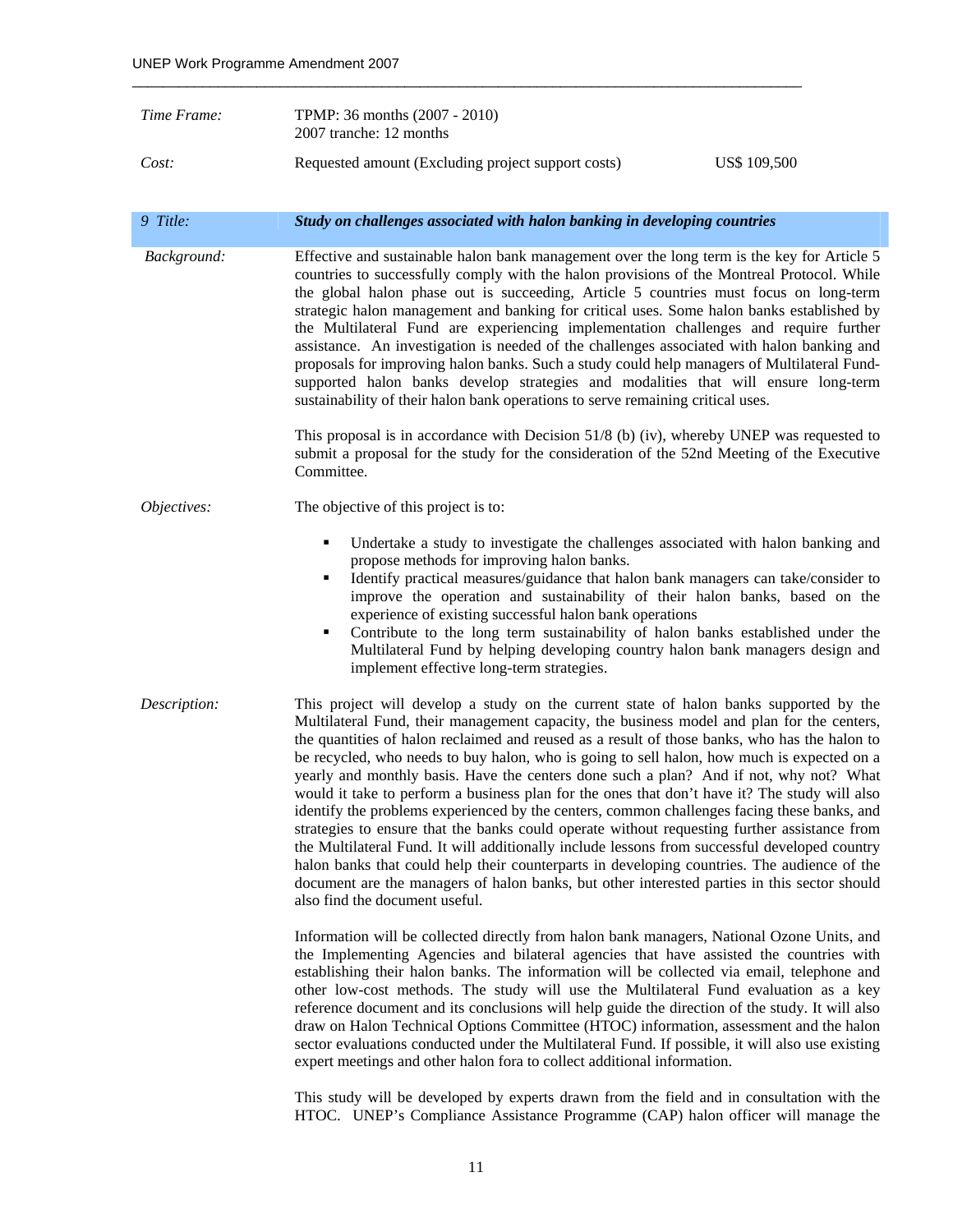project, with support provided by the Information Clearinghouse.

 $\_$  , and the set of the set of the set of the set of the set of the set of the set of the set of the set of the set of the set of the set of the set of the set of the set of the set of the set of the set of the set of th

The study will be professionally layed out using desktop publishing software and distributed in PDF and CD-ROM formats (i.e. no hardcopy).

*Time Frame: August 2007 – July 2008 Cost: US\$ 40,000 (excluding agency support costs)* 

*The estimated breakdown is as follows:* 

| Item                                          | Amount in US\$ |
|-----------------------------------------------|----------------|
| Consultant(s) to research and write the study | 36,000         |
| Editor                                        | 000,           |
| Lavout                                        | 2,500          |
| Production of CD-ROMs                         | 500            |
| Total                                         |                |

#### **Project Milestones:**

| Task                                 | Date                              |
|--------------------------------------|-----------------------------------|
|                                      | (Months after approval)           |
| <b>Contract for Expert</b>           | 3 months                          |
| Draft document                       | 8 months                          |
| Final document available on web site | 12 months                         |
| Submission of PCR                    | 6 months after project completion |

#### *10 Title*: *Regional workshops in Metered dose inhalers (MDIs).*

 *Background:* From 1 January 2007 until phase out on 31 December 2009, developing countries must rely on 15% or less of their baseline CFC consumption to satisfy *all* uses, including those used in the refrigeration servicing sector and as a propellant in life-saving medication contained in metered-dose inhalers (MDIs). Sixteen Article 5 Parties manufacture their own CFC-based MDIs. Given the limited time to transition to CFC-free MDIs and the need to remain compliant with the requirements of the Montreal Protocol, these Parties are concerned that CFC quantities will be insufficient for CFC-MDI production and that, as a result, patients suffering from asthma and COPD will not have access to such medication. To address this situation, UNEP is proposing the following regional activities as outlined below.

> Decision IV/25 does not allow developing countries to gain access to Essential Use exemptions that would allow the use of CFCs until after phase out, thereby making the 3-year period from 2007 to 2010 crucial for the transition to CFC-free MDIs while at the same time safeguarding patient health. Decision XVII/14 requested the Executive Committee to "*…consider appropriate regional workshops to create awareness and to educate stakeholders, including doctors and patients, on alternative MDIs and on the elimination of CFCs in MDIs*". Decision XVIII/16 requested the '*…ExCom to consider including on the agenda of UNEP thematic regional workshops, information to clarify the steps required to advance the transition from CFC-MDIs.*'

> Decision XVIII/16 also required all manufacturers in industrialised countries that export more than 10 tonnes of active ingredient in CFC-MDIs to an Article 5 Party, to provide information to that Party on steps that the manufacturer is taking to transition to CFC-free MDI exports, including the dates when the CFC-free MDIs are expected to be registered and on the market in the importing country; indicative information on pricing, licensing and/or technology transfer arrangements under consideration; and the exporting manufacturer's contribution to, and participation in, programmes for educating health care professionals, government health authorities and patients on the transition to CFC-free MDIs.

> In addition to the above decisions, in 2006 the MLF Secretariat provided a report that identified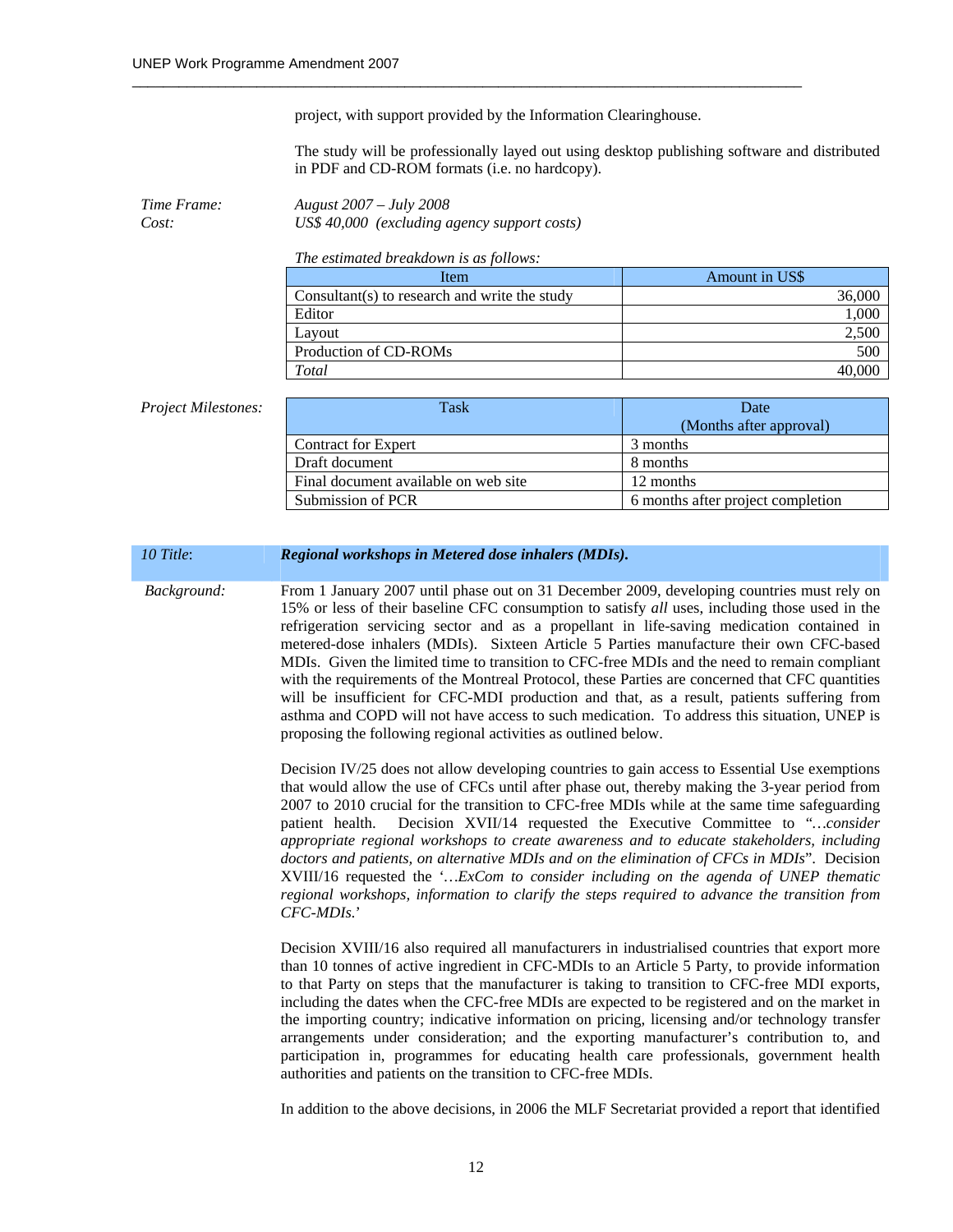two Parties, with CFC-MDI manufacturers within their territory, who would need special assistance to meet their CFC reduction targets. The MLF agreed, in the light of comments made by delegates at the  $49<sup>th</sup>$  Meeting, to update its report for submission to the  $51<sup>st</sup>$  Meeting.

*Objectives:* Consistent with the above stated Decisions and MLF Report, and with regard to the conclusions of the MDI Thematic Meeting conducted as part of the South Asian Network Meeting held in Sri Lanka 4-5 December 2006, UNEP proposes a series of eight regional thematic workshops in Article 5 countries to promote the transition to CFC-free MDIs. These workshops would focus on the following key areas:

 $\_$  , and the set of the set of the set of the set of the set of the set of the set of the set of the set of the set of the set of the set of the set of the set of the set of the set of the set of the set of the set of th

- a. Information dissemination on available alternative MDIs amongst the main stakeholders at the national and regional levels;
- b. Interaction with experts on specific country cases, this would cover practical aspects of ongoing national transition strategies and relevant sectoral data;
- c. In cooperation with other Implementing Agencies working in the different regions which are already assisting countries to develop and implement national transition strategies, to propose appropriate regional actions that could contribute to reducing and elimination of dependency on CFC-based MDI imports. These actions could facilitate countries to put in place, within the 3 year period available, licensing restrictions on imports of MDIs and pharmaceutical grade CFCs, leading in time to prohibition; registration of importers and manufacturers; and exploring the possibility for fiscal incentives to encourage CFC-free MDIs, including the provision of specialised and neutral advice on pricing mechanisms for CFC-free and CFC-MDIs.

*Description:* The regional workshops would target relevant officials in Environmental and Health authorities with the aim of providing participants with practical information to promote work on national awareness / educational campaigns with stakeholders, including those involved in the medical community, clinics, pharmaceutical companies and retail agencies, child care centres, research institutes and universities, NGOs and national patient organizations.

> Relevant representatives from the World Health Organisation would be invited to participate, as well as other Implementing and Bilateral Agencies of the MLF, in order to ensure efficient information exchange. It is also planned to engage up to two MDI sector experts for each of the eight workshops in order to consider related technical information, and provide responses to concerns of the participants that may be raised during the workshops.

> Upon delivery of the regional workshops which will be held back-to-back with the main ODS officers network annual meetings, in close coordination with relevant implementing agencies operating in countries, further advice would be provided through CAP teams on an as-needed basis to the Health authorities. Environmental authorities would be encouraged to transition to CFC-free technology in the refrigeration sector in order to make available CFCs for potential MDI manufacture within the 15% consumption cap available until phase out.

> These regional workshops would target a number of additional issues related to the transition to CFC-free alternatives, such as a general reluctance by Health regulators to withdraw CFC-MDIs in view of other more pressing health concerns; that some CFC-free MDIs may be authorized but not actually marketed; that CFC-free MDIs may appear prohibitively expensive initially; and that mechanisms are put in place to encourage the removal of CFC-MDIs so that they do not inhibit the adoption of CFC-free MDIs.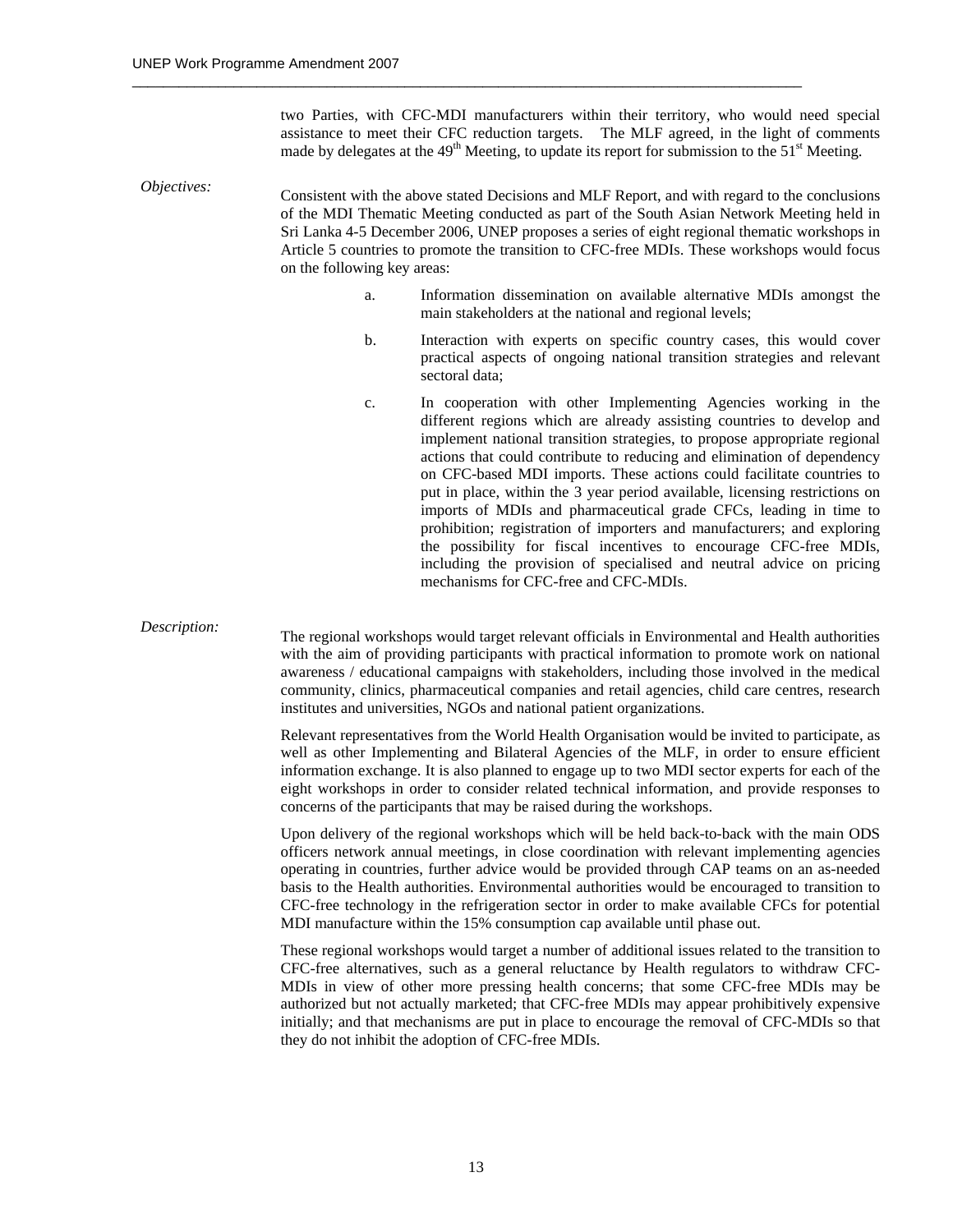### *Time Frame:* 12 months

*Cost:* US\$200,000 (Excluding project support costs)

| Item                                              | <b>Estimated amount in US\$</b>         |
|---------------------------------------------------|-----------------------------------------|
| Eight regional workshops                          | $160,000$ (approx. 20,000 per workshop) |
| Up to two experts for each of the eight workshops | $40,000$ (approx. 5,000 per workshop)   |
| Total:                                            | 200,000                                 |

| Time frame:                | <b>Region</b>                                    | <b>Planned date</b>                  |
|----------------------------|--------------------------------------------------|--------------------------------------|
|                            | Region Latin America and the Caribbean (English) | August 2007                          |
|                            | Region Africa (English)                          | <b>May 2008</b>                      |
|                            | <b>Region Southeast Asia</b>                     | October 2007                         |
|                            | <b>Region West Asia</b>                          | To be determined                     |
|                            | Region South and Central America (Spanish)       | November 2007                        |
|                            | Region Africa (French)                           | Apr il 2008                          |
|                            | Region South Asia                                | To be determined                     |
|                            | Region Europe and Central Asia                   | April 2008                           |
|                            |                                                  |                                      |
| <b>Project Milestones:</b> | <b>Task</b>                                      | Number of months after project       |
|                            |                                                  | approval                             |
|                            | First disbursement of funds                      | 2                                    |
|                            | Identification and engagement of experts         | $2 - 3$                              |
|                            | Delivery of regional workshops                   | $4 - 12$                             |
|                            | Submission of completion report.                 | 6 months after the completion of the |
|                            |                                                  | project activities                   |

| 11 Title:                  | <b>Integrated enforcement training under the Montreal Protocol through the Green Customs</b><br><i>Initiative</i>                                                                                                                                                                                                                                                                                        |                                 |  |
|----------------------------|----------------------------------------------------------------------------------------------------------------------------------------------------------------------------------------------------------------------------------------------------------------------------------------------------------------------------------------------------------------------------------------------------------|---------------------------------|--|
| Background:                | Decision 51/8-f - Request that UNEP submit to the 52nd Meeting a more comprehensive<br>proposal with respect to [the Green Customs] Initiative                                                                                                                                                                                                                                                           |                                 |  |
| Objectives:                | The objective of Green Customs is to enhance customs officers' capacity to detect and act<br>effectively on illegal trade in environmentally-sensitive items covered by the relevant MEAs,<br>and to assist them in the facilitation of legal trade in these items. The contribution from the<br>Multilateral Fund will specifically focus on the Montreal Protocol components within the<br>Initiative. |                                 |  |
| Description:               | Proposed activities:<br>Regional Train-the-Trainer Workshops<br>٠<br><b>E-learning Modules</b><br>٠<br><b>Training Video</b><br>Compilation of case studies<br>٠<br>National Workshops<br>٠<br>Regional Fora on environmental crime<br>٠                                                                                                                                                                 |                                 |  |
| Time Frame:                | July 2007 - June 2010                                                                                                                                                                                                                                                                                                                                                                                    |                                 |  |
| Cost:                      | US\$92,000 (excluding agency support costs)                                                                                                                                                                                                                                                                                                                                                              |                                 |  |
| <b>Project Milestones:</b> | Task                                                                                                                                                                                                                                                                                                                                                                                                     | Date<br>(Months after approval) |  |